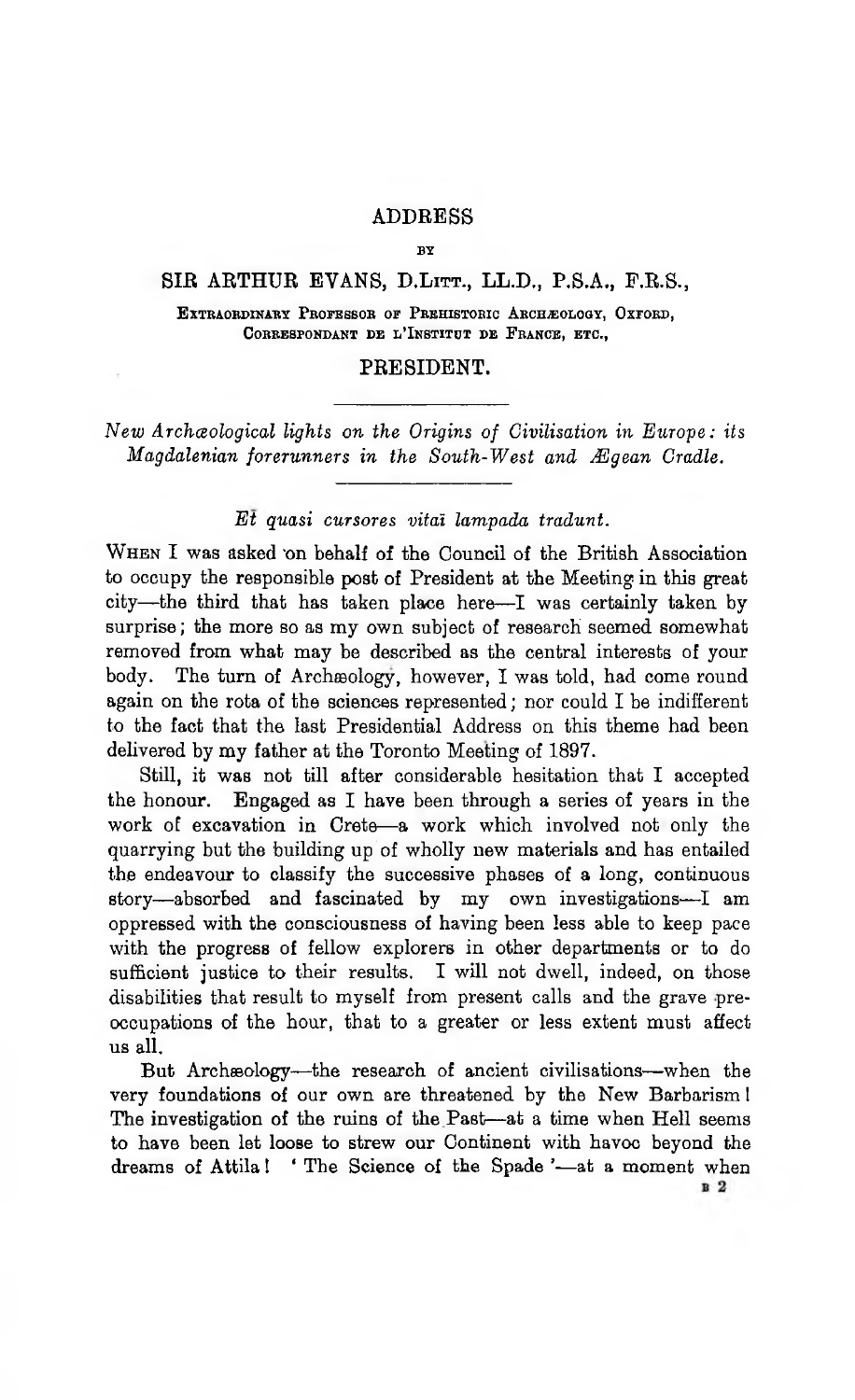that Science confronts us at every hour with another and a sterner significance ! The very suggestion of such a subject of discourse might seem replete with cruel irony.

And yet, especially as regards the prehistoric side of Archaeology, something may be said for a theme which, in the midst of Armageddon, draws our minds from present anxieties to that still, passionless domain of the Past which lies behind the limits even of historic controversies. The Science of Antiquity as there seen in its purest form depends, indeed, on evidence and rests on principles indistinguishable from those of the sister Science of Geology. Its methods are stratigraphic. As in that case the successive deposits and their characteristic contents often of the most fragmentary kind— enable the geologist to reconstruct the fauna and flora, the climate and physical conditions, of the past ages of the world, and to follow out their gradual transitions or dislocations, so it is with the archaeologist in dealing with unwritten history.

In recent years— not to speak of the revelations of Late Quaternary culture, on which I shall presently have occasion to dwell—in Egypt, in Babylonia, in Ancient Persia, in the Central Asian deserts, or, coming nearer home, in the Ægean lands, the patient exploration of early sites, in many cases of huge stratified mounds, the unearthing of buried buildings, the opening of tombs, and the research of minor relics, has reconstituted the successive stages of whole fabrics of former civilisation, the very existence of which was formerly unsuspected. Even in later periods, Archaeology, as a dispassionate witness, has been continually checking, supplementing, and illustrating written history. It has called back to our upper air, as with a magician's wand, shapes and conditions that seemed to have been irrevocably lost in the night of Time.

Thus evoked, moreover, the Past is often seen to hold a mirror to the Future— correcting wrong impressions— the result of some temporary revolution in the whirligig of Time— by the more permanent standard of abiding conditions, and affording in the solid evidence of past well-being the ' substance of things hoped for.' Nowhere, indeed, has this been more in evidence than in that vexed region between the Danube and the Adriatic, to-day the home of the Serbian race, to the antiquarian exploration of which many of the earlier years of my own life were devoted.

What visions, indeed, do those investigations not recall ! Imperial cities, once the seats of wide administration and of prolific mints, sunk to neglected villages, vestiges of great engineering works, bridges, aqueducts, or here a main line of ancient highway hardly traceable even as a track across the wilderness ! Or, again, the signs of medieval revival above the Boman ruins—remains of once populous mining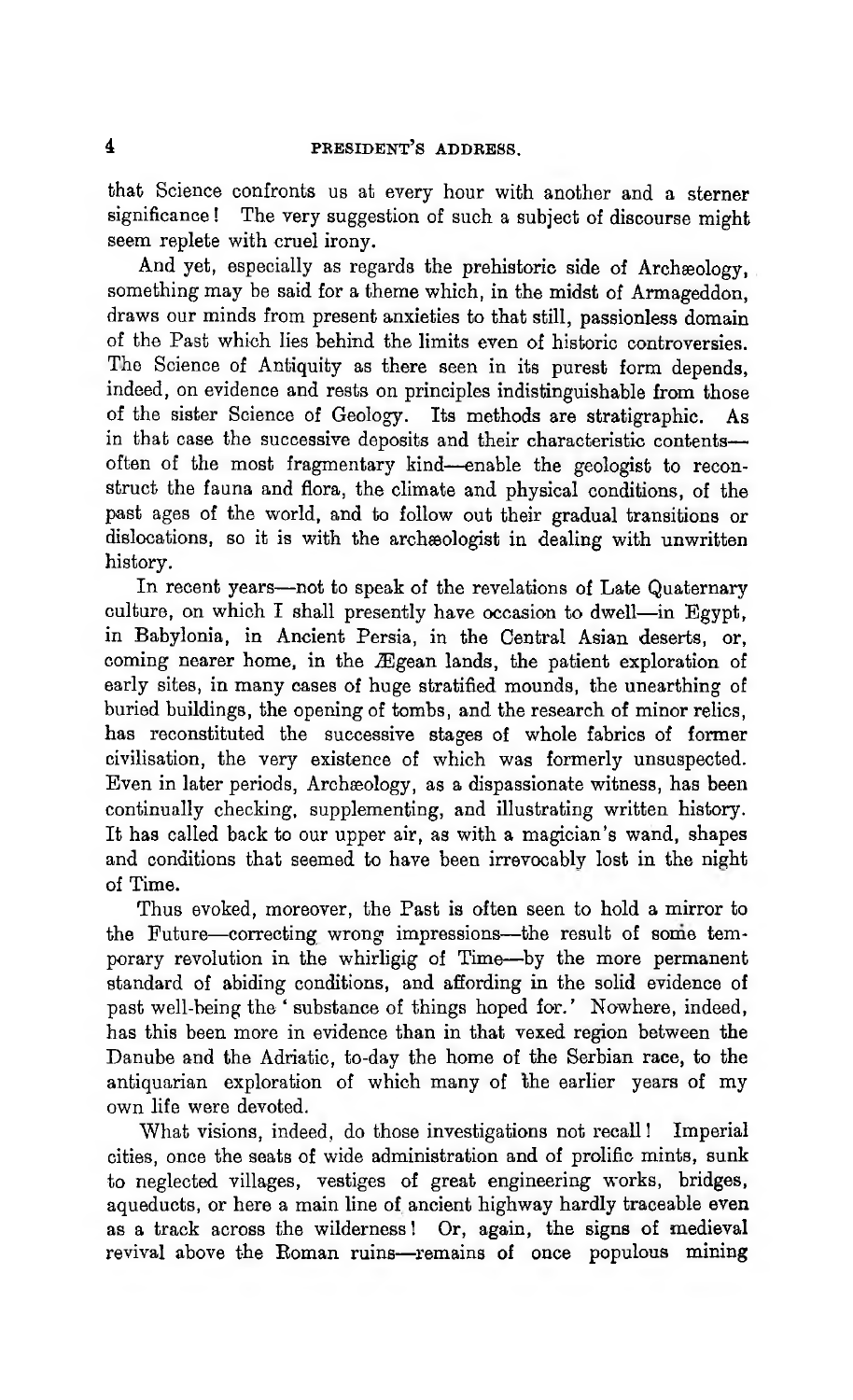centres scattered along the lone hillside, the shells of stately churches with the effigies, bullet-starred now, of royal founders, once champions of Christendom against the Paynim— nay, the actual relics of great rulers, lawgivers, national heroes, still secreted in half-ruined monastic retreats !

# *Sunt lacrimœ rerum et mentem mortalia tangunt :*

Even the archaeologist incurs more human debts, and the evocation of the Past carries with it living responsibilities !

It will be found, moreover, that such investigations have at times a very practical bearing on future developments. In connexion with the traces of Roman occupation I have recently, indeed, had occasion to point out<sup>1</sup> that the section of the great Roman road that connected the Valleys of the Po and Save across the lowest pass of the Julians, and formed part of the main avenue of communication between the Western and the Eastern provinces of the Empire, has only to be restored in railway shape to link together a system of not less value to ourselves and our Allies. For we should thus secure, via the Simplon and Northern Italy, a new and shorter Overland Route to the East, in friendly occupation throughout, which is to-day diverted by unnatural conditions past Vienna and Budapest. At a time when Europe is parcelled out by less cosmopolitan interests the evidence of Antiquity here restores the true geographical perspective.

Whole provinces of ancient history would lie beyond our ken— often through the mere loss of the works of classical authors— were it not for the results of archaeological research. At other times again it has redressed the balance where certain aspects of the Ancient World have been brought into unequal prominence, it may be, by mere accidents of literary style. Even if we take the Greek World, generally so rich in its literary sources, how comparatively little should we know of its brilliant civilisation as illustrated by the great civic foundations of Magna Graecia and Sicily if we had to depend on its written sources alone. But the noble monuments of those regions, the results of excavation, the magnificent coinage— a sum of evidence illustrative in turn of public and private life, of Art and Religion, of politics and of economic conditions— have gone far to supply the lacuna.

Look, too, at the history of the Roman Empire— how defective and misleading in many departments are the literary records ! It has been by methodical researches into evidence such as the above— notably in the epigraphic field— that the most trustworthy results have been worked out.

Take the case of Roman Britain. Had the lost books of Ammianus

**1 ' The Adriatic Slavs and the Overland Route to Constantinople.'** *Geographical Journal***, 1916, p. 241** *seqq.*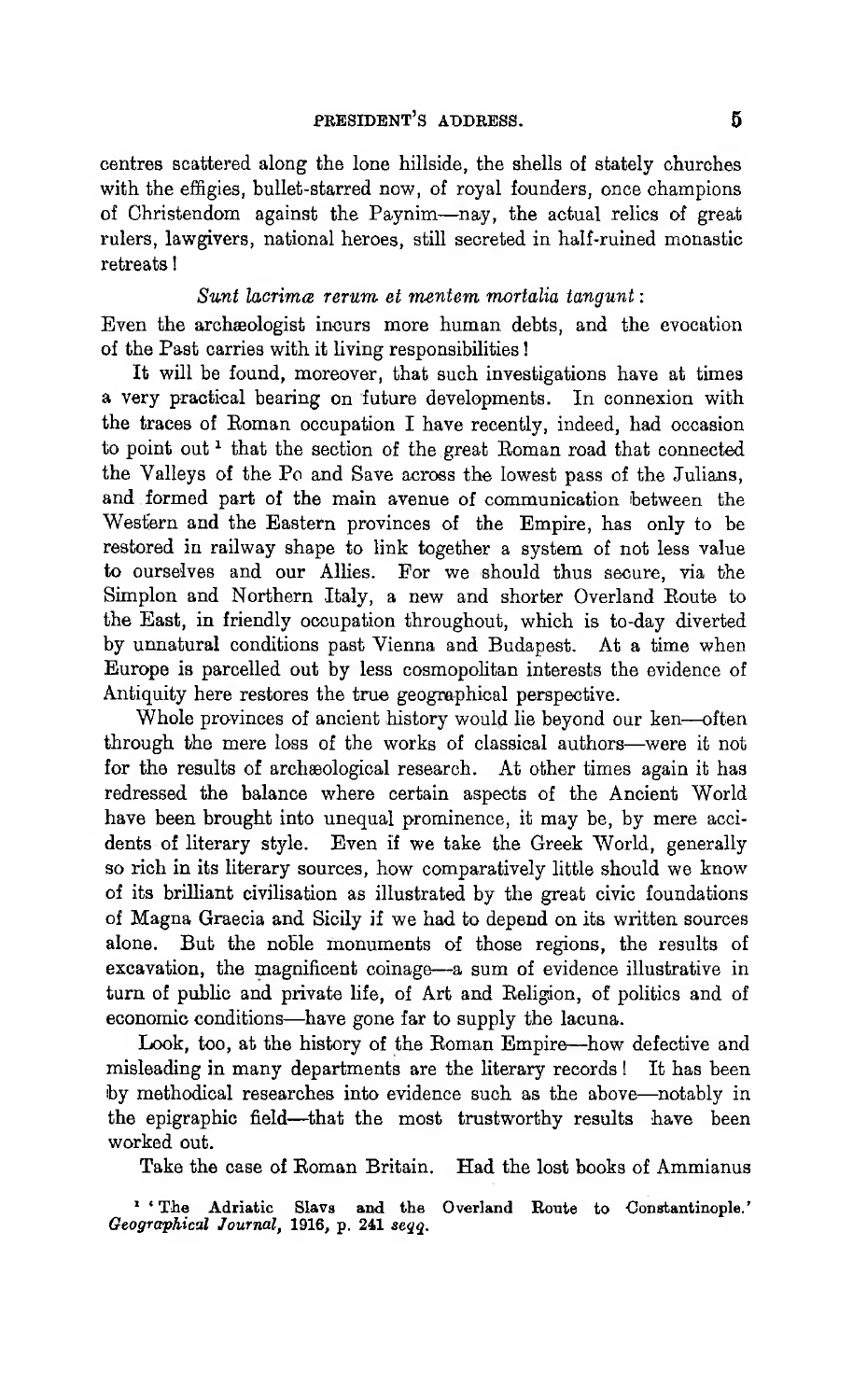relating to Britain been preserved we might have had, in his rugged style, some partial sketch of the Province as it existed in the age of its most complete Romanisation. As it is, so far as historians are concerned, we are left in almost complete darkness. Here, again, it is through archæological research that light has penetrated, and thanks to the thoroughness and persistence of our own investigators, town sites such as Silchester in Roman Britain have been more completely uncovered than those of any other Province.<sup>3</sup> Nor has any part of Britain supplied more important contributions in this field than the region of the Roman Wall, that great limitary work between the Solway and the mouth of the Tyne that once' marked the Northernmost European barrier of civilised dominion.

Speaking here, on the site of Hadrian's bridge-head station that formed its Eastern key, it would be impossible for me not to pay a passing tribute, however inadequate, to the continuous work of exploration and research carried out by the Society of Antiquaries of Newcastle, now for over a hundred years in existence, worthily seconded by its sister Society on the Cumbrian side, and of which the volumes of the respective *Proceedings* and *Transactions, Archceologia Æliana,* and last but not least the *Lapidarium Septentrionale,* are abiding records. The basis of methodical study was here the Survey of the Wall carried out, together with that of its main military approach, the Watling Street, by MacLauchlan, under the auspices of Algernon, fourth Duke of Northumberland. And who, however lightly touching on such a theme, can overlook the services of the late Dr. Collingwood Bruce, the Grand Old Man, not only of the Wall itself, but of all pertaining to Border Antiquities, distinguished as an investigator for his scholarship and learning, whose lifelong devotion to his subject and contagious enthusiasm made the Roman Wall, as it had never been before, a household word?

New points of view have arisen, a stricter method and a greater subdivision of labour have become imperative in this as in other departments of research. We must, therefore, rejoice that local explorers have more and more availed themselves of the co-operation, and welcomed the guidance of those equipped with comparative knowledge drawn from other spheres. The British Vallum, it is now realised, must be looked at with perpetual reference to other frontier lines, such as the Germanic or the Rhætian *limes* ; local remains of every kind have to be correlated with similar discoveries throughout the length and breadth of the Roman Empire.

This attitude in the investigation of the remains of Roman Britain the promotion of which owes so much to the energy and experience of Professor Haverfield—has in recent years conducted excavation to

**3 See Haverfield :** *Roman Britain in* **1913, p. 86.**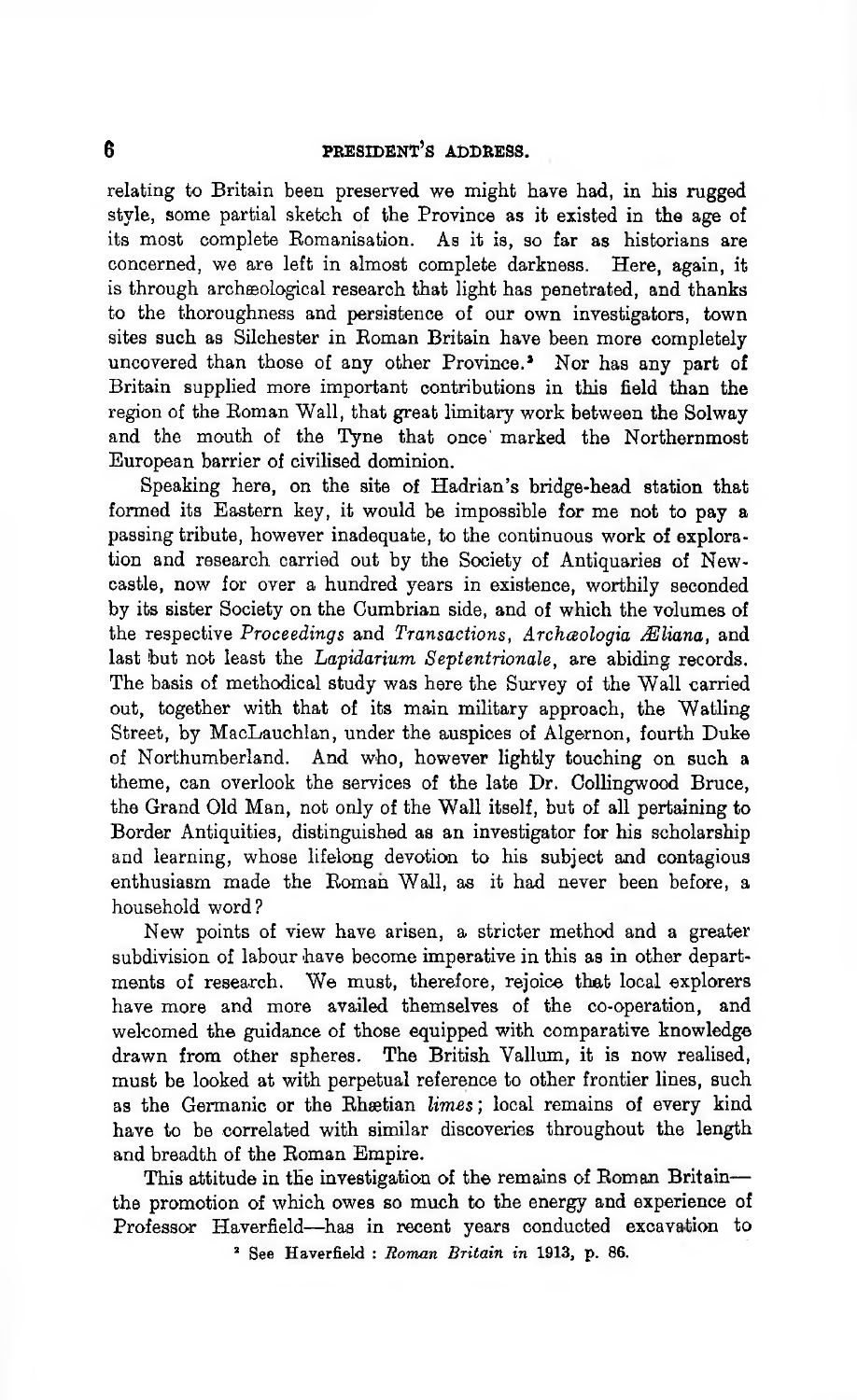specially valuable results. The work at Corbridge, the ancient Corstopitum, begun in 1906, and continued down to the autumn of 1914, has already uncovered throughout a great part of its area the largest urban centre—civil as well as military in character—on the line of the Wall, and the principal store-base of its stations. Here, together with well-built granaries, workshops, and barracks, and such records of civic life as are supplied by sculptured stones and inscriptions, and the double discovery of hoards of gold coins, has come to light a spacious and massively constructed stone building, apparently a military storehouse, worthy to rank beside the bridge-piers of the North Tyne, among the most imposing monuments of Roman Britain. There is much here, indeed, to carry our thoughts far beyond our insular limits. On this, as on so many other sites along the Wall, the inscriptions and reliefs take us very far afield. We mark the grave-stone of a man of Palmyra, an altar of the Tyrian Hercules—its Phoenician Baal—a dedication to a pantheistic goddess of Syrian religion and the rayed effigy of the Persian Mithra. So, too, in the neighbourhood of Newcastle itself, as elsewhere on the Wall, there was found an altar of Jupiter Dolichenus, the old Anatolian God of the Double Axe, the male form of the divinity once worshipped in the prehistoric Labyrinth of Grete. Nowhere are we more struck than in this remote extremity of the Empire with the heterogeneous religious elements, often drawn from its far Eastern borders, that before the days of the final advent of Christianity, Roman dominion had been instrumental in diffusing. The Orontes may be said to have flowed into the Tyne as well as the Tiber.

I have no pretension to follow up the various affluents merged in the later course of Greco-Roman civilisation, as illustrated by these and similar discoveries throughout the Roman World. My own recent researches have been particularly concerned with the much more ancient cultural stage— that of prehistoric Crete— which leads up to the Greco-Roman, and which might seem to present the problem of origins at any rate in a less complex shape. The marvellous Minoan civilisation that has there come to light shows that Grete of four thousand years ago must unquestionably be regarded as the birth-place of our European civilisation in its higher form.

But are we, even then, appreciably nearer to the fountain-head?

A new and far more remote vista has opened out in recent years, and it is not too much to say that a wholly new standpoint has been gained from which to survey the early history of the human race. The investigations of a brilliant band of prehistoric archaeologists, with the aid of representatives of the sister sciences of Geology and Palaeontology, have brought together such a mass of striking materials as to place the evolution of human art and appliances in the last Quaternary Period on a far higher level than had even been suspected previously.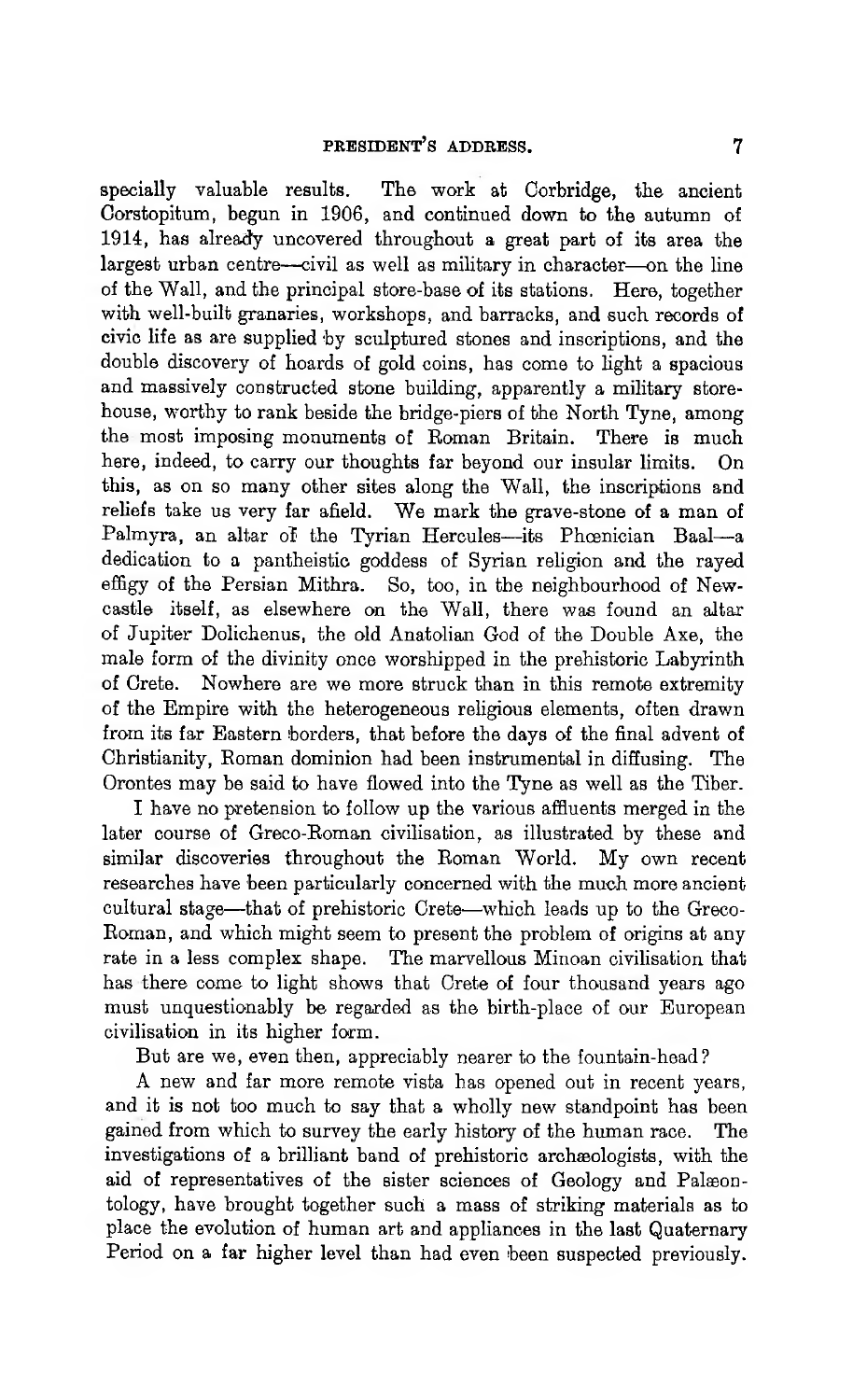Following in the footsteps of Lartet and after him Rivière and Piette, Professors Cartailhac, Capitan, and Boule, the Abbé Breuil, Dr. Obermeier and their fellow investigators have revolutionised our knowledge of a phase of human culture which goes so far back beyond the limits of any continuous story that it may well be said to belong to an older World.

To the engraved and sculptured works of Man in the ' Reindeer Period ' we have now to add not only such new specialities as are exemplified by the moulded clay figures of life-size bisons in the Tue d 'Audoubert Cave, or the similar high reliefs of a procession of six horses cut on the overhanging limestone brow of Cap Blanc, but whole galleries of painted designs on the walls of caverns and rock shelters.

So astonishing was this last discovery, made first by the Spanish investigator Señor de Sautuola—or rather his little daughter—as long ago as 1878, that it was not till after it had been corroborated by repeated finds on the French side of the Pyrenees— not, indeed, till the beginning of the present century— that the Palaeolithic Age of these rock paintings was generally recognised. In their most developed stage, as illustrated by the bulk of the figures in the Cave of Altamira itself, and in those of Marsoulas in the Haute Garonne, and of Font de Gaume in the Dordogne, these primeval frescoes display not only a consummate mastery of natural design but an extraordinary technical resource. Apart from the charcoal used in certain outlines, the chief colouring matter was red and yellow ochre, mortars and palettes for the preparation of which have come to light. In single animals the tints are varied from black to dark and ruddy brown or brilliant orange, and so, by fine gradations, to paler nuances, obtained by scraping and washing. Outlines and details are brought out by white incised lines, and the artists availed themselves with great skill of the reliefs afforded by convexities of the rock surface. But the greatest marvel of all is that such polychrome masterpieces as the bisons, standing and couchant, or with limbs huddled together, of the Altamira Cave, were executed on the ceilings of inner vaults and galleries where the light of day has never penetrated. Nowhere is there any trace of smoke, and it is clear that great progress in the art of artificial illumination had already been made. We now know that stone lamps, decorated in one case with the engraved head of an ibex, were already in existence.

Such was the level of artistic attainment in South-Western Europe, at a modest estimate some ten thousand years earlier than the most ancient monuments of Egypt or Chaldæa! Nor is this an isolated phenomenon. One by one, characteristics, both spiritual and material, that had been formerly thought to be the special marks of later ages of mankind have been shown to go back to that earlier World. I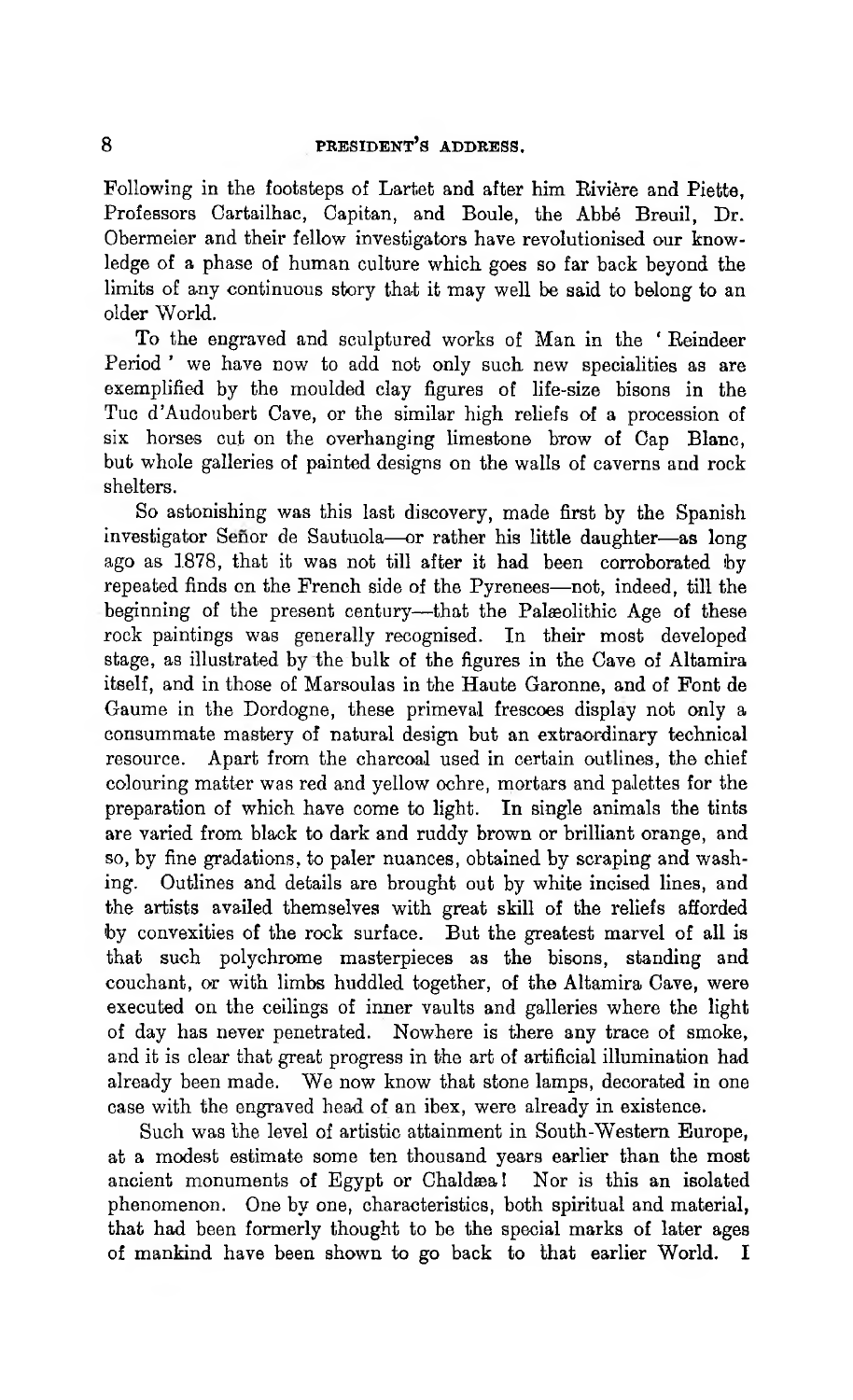myself can never forget the impression produced on me as a privileged spectator of a freshly uncovered interment in one of the Balzi Rossi Caves— an impression subsequently confirmed by other experiences of similar discoveries in these caves, which together first supplied the concordant testimony of an elaborate cult of the dead on the part of Aurignacian Man. Tall skeletons of the highly-developed Cro-Magnon type lay beside or above their hearths, and protected by great stones from roving beasts. Flint knives and bone javelins had been placed within reach of their hands, chaplets and necklaces of sea-shells, fishvertebræ, and studs of carved bone had decked their persons. With these had been set lumps of iron peroxide, the red stains of which appeared on skulls and bones, so that they might make a fitting show in the Under-world.

> ' Colours, too, to paint his body, Place within his hand, That he glisten, bright and ruddy, In the Spirit-Land!'<sup>3</sup>

Nor is it only in this cult of the departed that we trace the dawn of religious practices in that older World. At Cogul we may now survey the ritual dance of nine skirted women round a male Satyr-like figure of short stature, while at Alpera a gowned sister ministrant holds up what has all the appearance of being a small idol. It can hardly be doubted that the small female images of ivory, steatite, and crystalline talc from the same Aurignacian stratum as that of the Balzi Rossi interments, in which great prominence is given to the organs of maternity, had some fetichistic intention. So, too, many of the figures of animals engraved and painted on the inmost vaults of the caves may well have been due, as M. Salomon Reinach has suggested, to the magical ideas prompted by the desire to obtain a hold on the quarries of the chase that supplied the means of livelihood.

In a similar religious connexion may be taken the growth of a whole family of signs, in some cases obviously derivatives of fuller pictorial originals, but not infrequently simplified to such a degree that they resemble or actually reproduce letters of the alphabet. Often they occur in groups like regular inscriptions, and it is not surprising that in some quarters they should have been regarded as evidence that the art of writing had already been evolved by the men of the Reindeer Age. A symbolic value certainly is to be attributed to these signs, and it must at least be admitted that by the close of the late Quaternary Age considerable advance had been made in hieroglyphic expression.

The evidences of more or less continuous civilised development reaching its apogee about the close of the Magdalenian Period have been \*

**\* Schiller,** *N adomessier's Todtenlied.*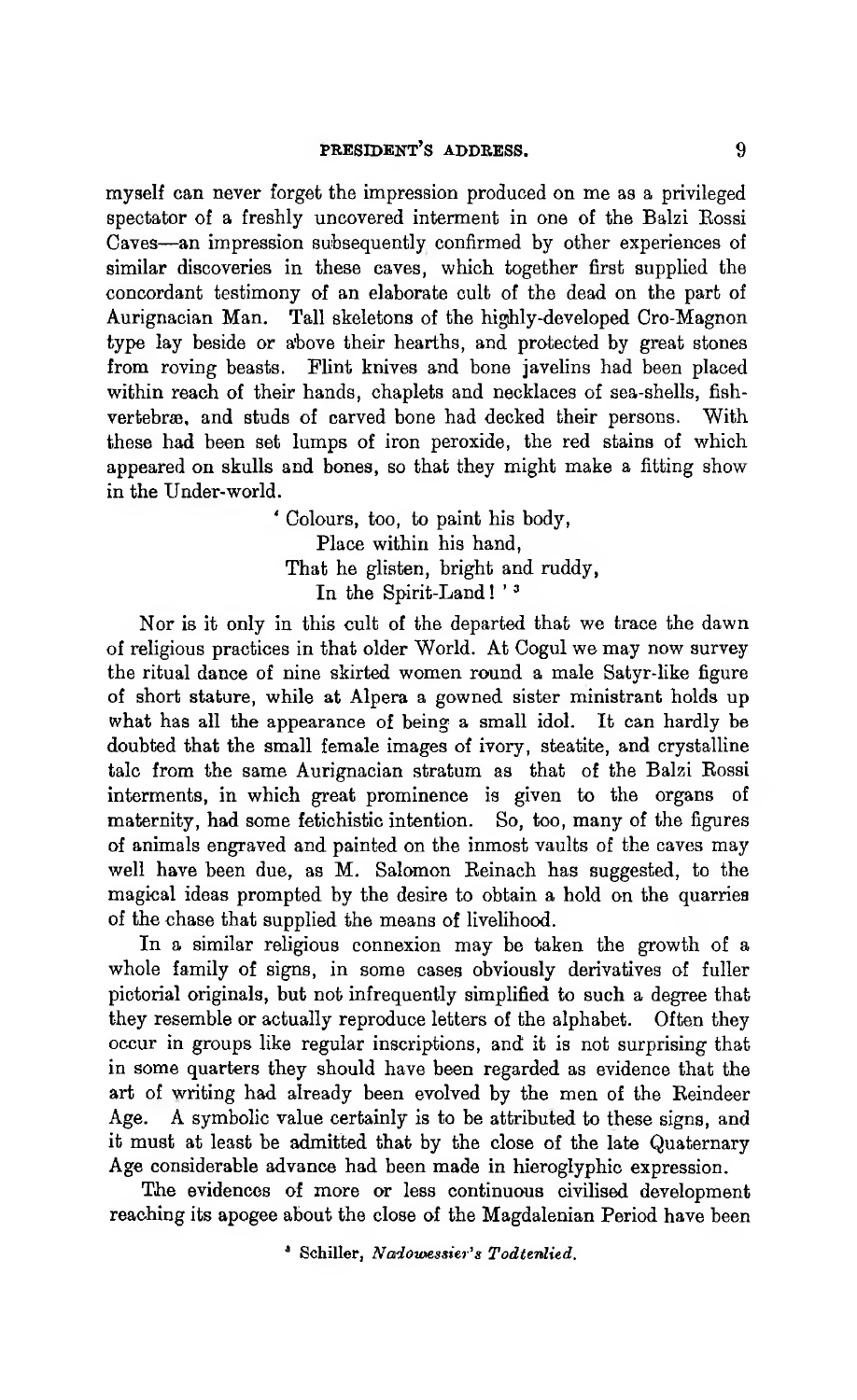constantly emerging from recent discoveries. The recurring 'tectiform ' sign had already clearly pointed to the existence of huts or wigwams ; the ' scutiform ' and other types record appliances yet to be elucidated, and another sign well illustrated on a bone pendant from the Cave of St. Marcel has an unmistakable resemblance to a sledge.4 But the most astonishing revelation of the cultural level already reached by primeval man has been supplied by the more recently discovered rock paintings of Spain. The area of discovery has now been extended there from the Province of Santander, where Altamira itself is situated, to the Valley of the Ebro, the Central Sierras, and to the extreme South-Eastern region, including the Provinces of Albacete, Murcia, and Almeria, and even to within the borders of Granada.

One after another, features that had been reckoned as the exclusive property of Neolithic or later Ages are thus seen to have been shared by Palaeolithic Man in the final stage of his evolution. For the first time, moreover, we find the productions of his art rich in human subjects. At Cogul the sacral dance is performed by women clad from the waist downwards in well-cut gowns, while in a rock-shelter of Alpera,<sup>5</sup> where we meet with the same skirted ladies, their dress is supplemented by flying sashes. On the rock painting of the Cueva de la Vieja, near the same place, women are seen with still longer gowns rising to their bosoms. We are already a long way from Eve !

It is this great Alpera fresco which, among all those discovered, has afforded most new elements. Here are depicted whole scenes of the chase in which bow-men— up to the time of these last discoveries unknown among Palaeolithic representations— take a leading part, though they had not as yet the use of quivers. Some are dancing in the attitude of the Australian Corroborees. Several wear plumed headdresses, and the attitudes at times are extraordinarily animated. What is specially remarkable is that some of the groups of these Spanish rock paintings show dogs or jackals accompanying the hunters, so that the process of domesticating animals had already begun. Hafted axes are depicted as well as cunningly-shaped throwing sticks. In one case at least we see two opposed bands of archers— marking at any rate a stage in social development in which organised warfare was possible the beginnings, it is to be feared, of ' kultur ' as well as of culture !

Nor can there be any question as to the age of these scenes and figures, by themselves so suggestive of a much later phase of human history. They are inseparable from other elements of the same group,

This interpretation suggested by me after inspecting the object in 1902<br>has been approved by the Abbé Breuil (Anthropologie, XIII., p. 152) and by<br>Prof. Sollas, Ancient Hunters,<sup>2</sup> 1915, p. 480.

**<sup>5</sup> That of Carasoles del Bosque; Breuil,** *Anthropologie,* **X X V I ., 1915, p. 329** *segq.*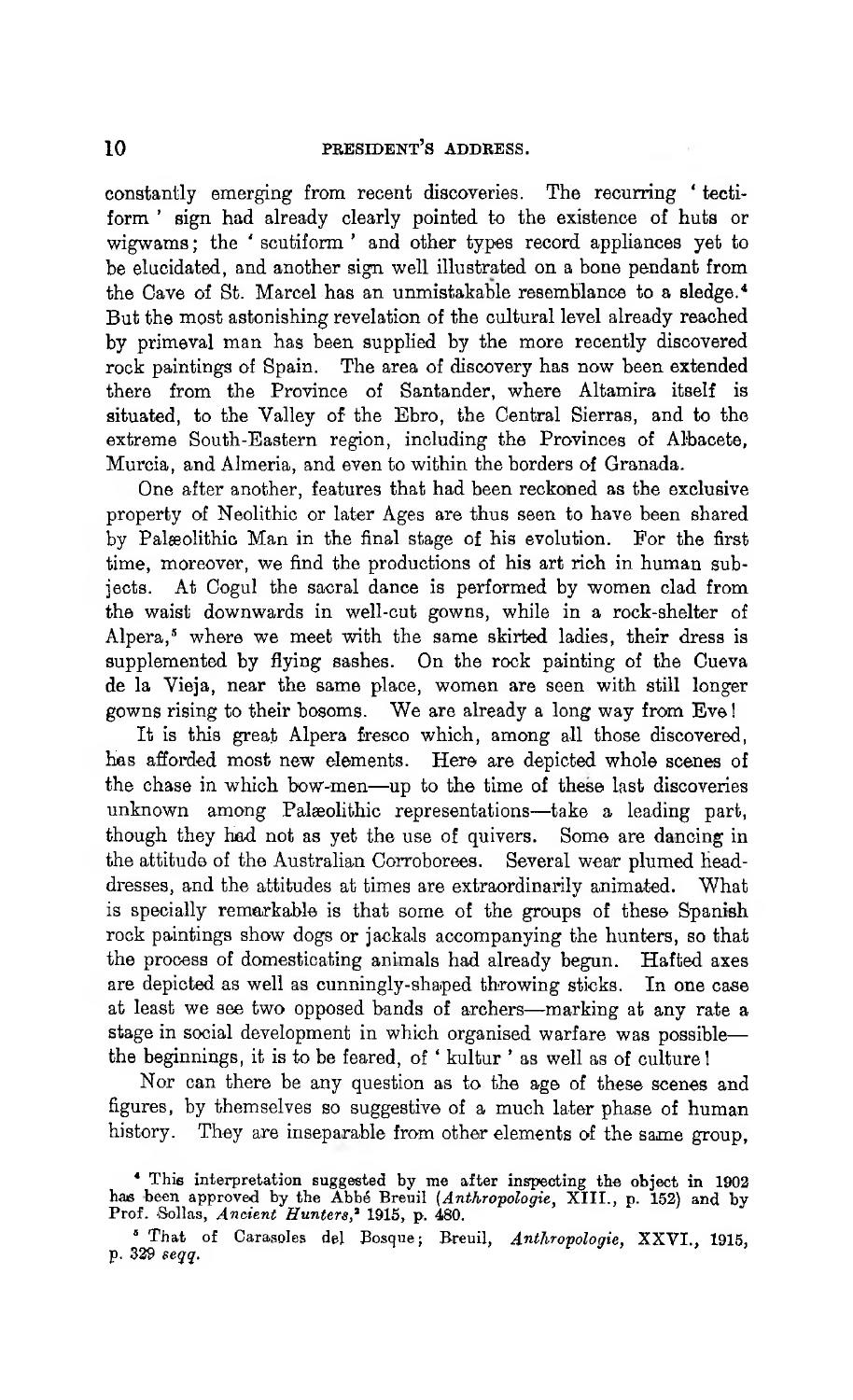the animal and symbolic representations of which are shared by the contemporary school of rock-painting north of the Pyrenees. Some are overlaid by palimpsests, themselves of Palaeolithic character. Among the animals actually depicted, moreover, the elk and bison distinctly belong to the Late Quaternary fauna of both regions, and are unknown there to the Neolithic deposits.

In its broader aspects this field of human culture, to which, on the European side, the name of Reindeer Age may still on the whole be applied, is now seen to have been very widespread. In Europe itself it permeates a large area— defined by the boundaries of glaciation from Poland, and even a large Russian tract, to Bohemia, the upper course of the Danube and of the Rhine, to South-Western Britain and South-Eastern Spain. Beyond the Mediterranean, moreover, it fits on under varying conditions to a parallel form of culture, the remains of which are by no means confined to the Gis-Saharan zone, where incised figures occur of animals like the long-horned buffalo *(Bubalus antiqnus)* and others long extinct in that region. This Southern branch may eventually be found to have a large extension. The nearest parallels to the finer class of rock-carvings as seen in the Dordogne are, in fact, to be found among the more ancient specimens of similar work in South Africa, while the rock-paintings of Spain find their best analogies among the Bushmen.

Glancing at this Late Quaternary culture as a whole, in view of the materials supplied on the European side, it will not be superfluous for me to call attention to two important points which some observers have shown a tendency to pass over.

Its successive phases, the Aurignacian, the Solutrean, and the Magdalenian, with its decadent Azilian offshoot— the order of which may now be regarded as stratigraphically established—represent on the whole a continuous story.

I will not here discuss the question as to how far the disappearance of Neanderthal Man and the close of the Moustierian epoch represents a ' fault ' or gap. But the view that there was any real break in the course of the cultural history of the Reindeer Age itself does not seem to have sufficient warrant.

It is true that new elements came in from more than one direction. On the old Aurignacian area, which had a trans-Mediterranean extension from Syria to Morocco, there intruded on the European side apparently from the East— the Solutrean type of culture, with its perfected flint-working and exquisite laurel-leaf points. Magdalenian Man, on the other hand, great as the proficiency that he attained in tha carving of horn and bone, was much behind in his flint-knapping. That there were dislocations and temporary set-backs is evident. But on every side we still note transitions and reminiscences. When,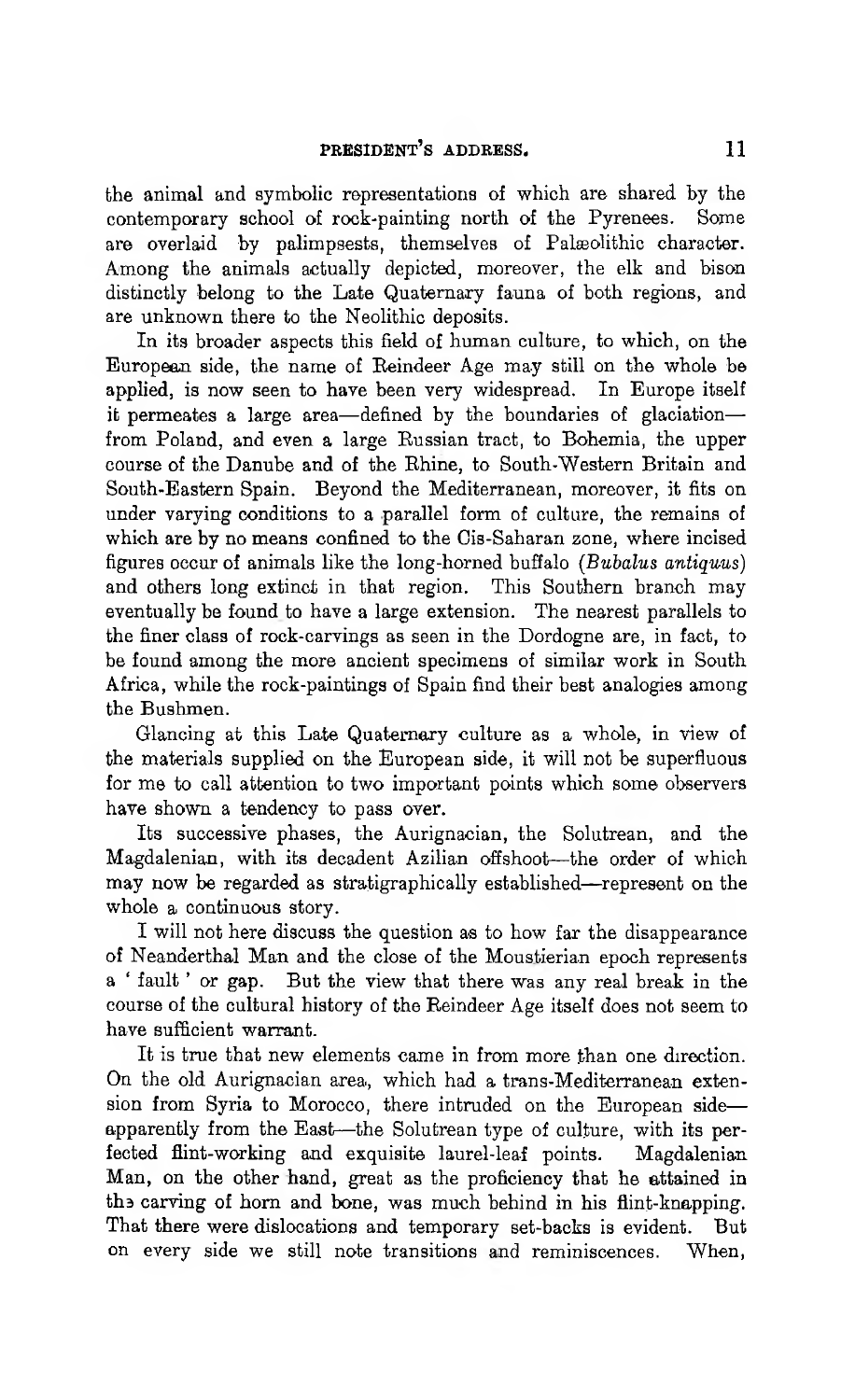moreover, we turn to the most striking features of this whole cultural phase, the primeval arts of sculpture, engraving, end painting, we see a gradual upgrowth and unbroken tradition. From mere outline figures and simple two-legged profiles of animals we are led on step by step to the full freedom of the Magdalenian artists. From isolated or disconnected subjects we watch the advance to large compositions, such as the hunting scenes of the Spanish rock-paintings. In the culminating phase of this art we even find impressionist works. A brilliant illustration of such is seen in the galloping herds of horses, lightly sketched by the engraver on the stone slab from the Chaumont Grotto, depicting the leader in each case in front of his troop, and its serried line straight as that of a well-drilled battalion— in perspective rendering. The whole must be taken to be a faithful memory sketch of an exciting episode of prairie life.

The other characteristic feature of the culture of the Reindeer Age that seems to deserve special emphasis, and is almost the corollary of the foregoing, is that it cannot be regarded as the property of a single race. It is true that the finely built Cro-Magnon race seems to have predominated, and must be regarded as an element of continuity throughout, but the evidence of the co-existence of other human types is clear. Of the physical characteristics of these it is not my province to speak. Here it will be sufficient to point out that their interments, as well as their general associations, conclusively show that they shared, even in its details, the common culture of the Age, followed the same fashions, plied the same arts, and were imbued with the same beliefs as the Cro-Magnon folk. The negroid skeletons intercalated in the interesting succession of hearths and interments of the Grotte des Enfants at Grimaldi had been buried with the same rites, decked with the same shell ornaments, and were supplied with the same red colouring matter for use in the Spirit World, as we find in the other sepultures of these caves belonging to the Cro-Magnon race. Similar burial rites were associated in this country with the \* Red Lady of Paviland,' the contemporary Aurignacian date of which is now well established. A like identity of funeral custom recurred again in the sepulture of a man of the 'Brünn' race on the Eastern boundary of this field of culture.

In other words, the conditions prevailing were analogous to those of modern Europe. Cultural features of the same general character had imposed themselves on a heterogeneous population. That there was a considerable amount of circulation, indeed—if not of primitive commerce—among the peoples of the Reindeer Age is shown by the diffusion of shell or fossil ornaments derived from the Atlantic, the Mediterranean, or from inland geological strata. Art itself is less the property of one or another race than has sometimes been imagined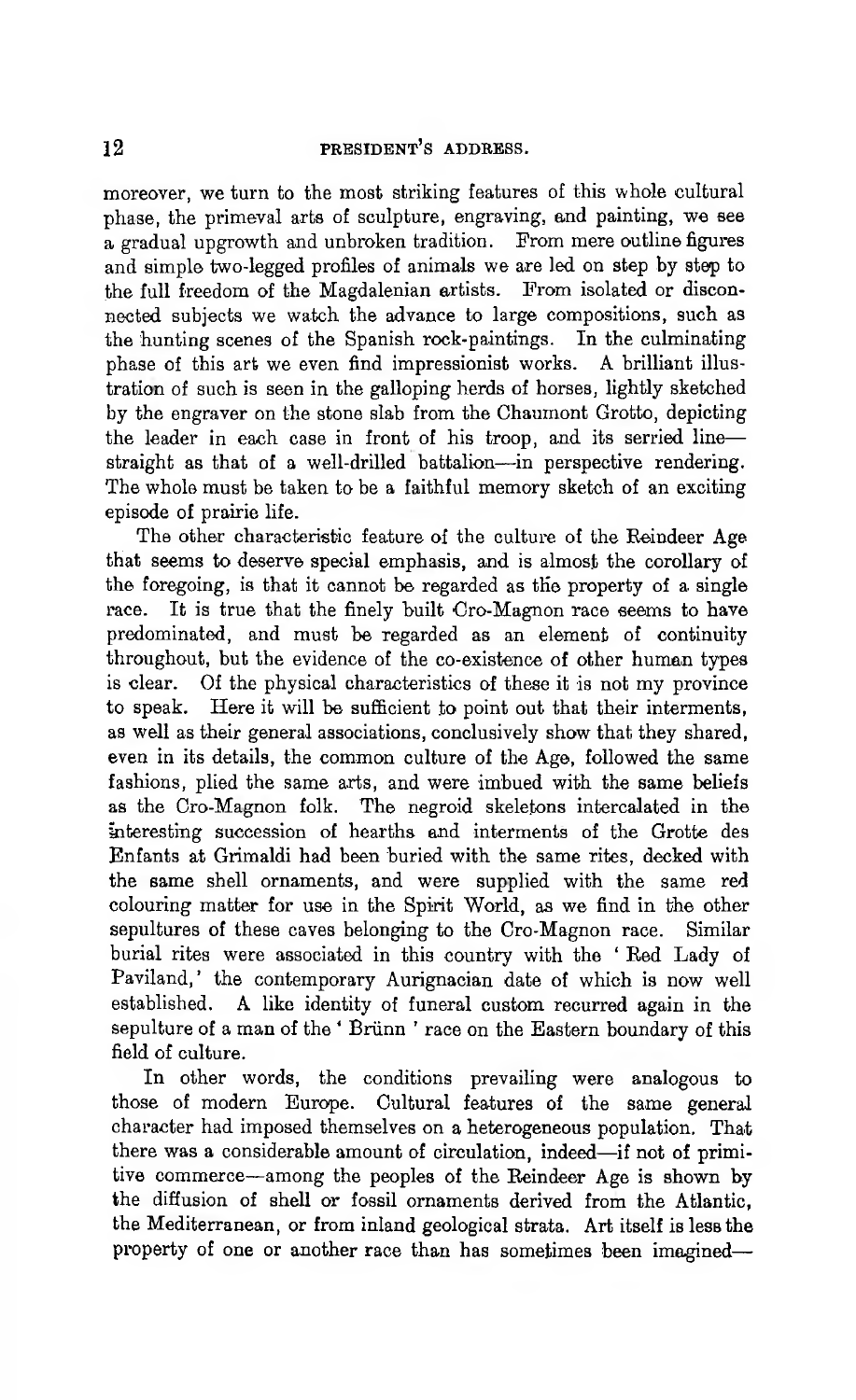indeed, if we compare those products of the modern carver's art that have most analogy with the horn and bone carvings of the Cave Men and rise at times to great excellence—as we see them, for instance, in Switzerland or Norway— they are often the work of races of very different physical types. The negroid contributions, at least in the Southern zone of this Late Quaternary field, must not he underestimated. The early steatopygous images— such as some of these of the Balzi Rossi caves—may safely be regarded as due to this ethnic type, which is also pictorially represented in some of the Spanish rockpaintings.

The nascent flame of primeval culture was thus already kindled in that Older World, and, so far as our present knowledge goes, it was in the South-Western part of our Continent, on either side of the Pyrenees, that it shone its brightest. After the great strides in human progress already made at that remote epoch, it is hard, indeed, to under stand what it was that still delayed the rise of European civilisation in its higher shape. Yet it had to wait for its fulfilment through many millennia. The gathering shadows thickened and the darkness of a long night fell not on that favoured region alone, but throughout the wide area where Beindeer Man had ranged. Still the question rises as yet imperfectly answered— were there no relay runners to pass on elsewhere the lighted torch ?

Something, indeed, has been recently done towards bridging over the ' hiatus ' that formerly separated the Neolithic from the Palaeolithic Age— the yawning gulf between two Worlds of human existence. The Azilian— a later decadent outgrowth of the preceding culture— which is now seen partially to fill the lacuna, seems to be in some respects an impoverished survival of the Aurignacian.<sup>6</sup> The existence of this phase was first established by the long and patient investigations of Piette in the stratified deposits of the Cave of Mas d 'Azil in the Ariège, from which it derives its name, and it has been proved by recent discoveries to have had a wide extension. It affords evidence of a milder and moister climate— well illustrated by the abundance of the little wood snail *(helix nemoralis*) and the increasing tendency of the Beindeer to die out in the Southern parts of the area, so that in the fabric of the characteristic harpoons deer-horns are used as substitutes. Artistic designs now fail us, but the polychrome technique of the preceding Age still survives in certain schematic and geometric figures, and in curious coloured signs on pebbles. These last first came to light in the Cave of Mas d 'Azil, but they have now been found to recur much further afield in a similar association in grottoes from the neighbourhood of Basel to that of Salamanca. So like letters are some of these signs that the lively

**" Breuil,** *Congr. Préhist.* **Geneva, 1912, p. 216**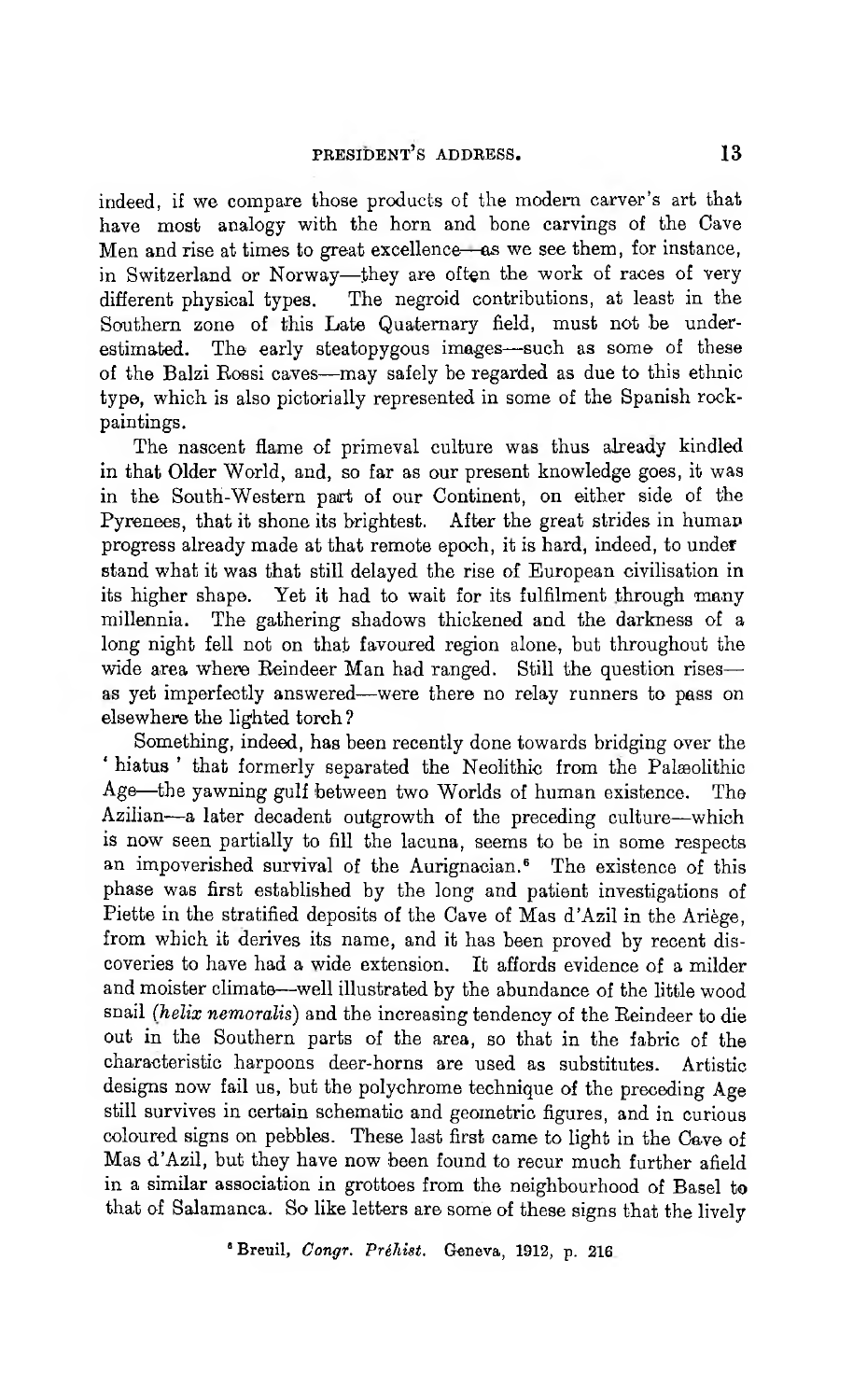imagination of Piette saw in them the actual characters of a primeval alphabet !

The little flakes with a worked edge often known as ' pygmy flints,' which were most of them designed for insertion into bone or horn harpoons, like some Neolithic examples, are very characteristic of this stratum, which is widely diffused in France and elsewhere under the misleading name of ' Tardenoisian. ' At Ofnet, in Bavaria, it is associated with a ceremonial skull burial showing the coexistence at that spot of brachycephalic and dolichocephalic types, both of a new character. In Britain, as we know, this Azilian, or a closely allied phase, is traceable as far North as the Oban Caves.

What, however, is of special interest is the existence of a northern parallel to this cultural phase, first ascertained by the Danish investigator, Dr. Sarauw, in the Lake station of Maglemose, near the West coast of Zealand. Here bone harpoons of the Azilian type occur, with bone and horn implements showing geometrical and rude animal engravings of a character divergent from the Magdalenian tradition. The settlement took place when what is now the Baltic was still the great ' Ancylus Lake,' and the waters of the North Sea had not yet burst into it. It belongs to the period of the Danish pine and birch woods, and is shown to be anterior to the earliest shell mounds of the Kitchenmidden People, when the pine and the birch had given place to the oak. Similar deposits extend to Sweden and Norway, and to the Baltic Provinces as far as the Gulf of Finland. The parallel relationship of this culture is clear, and its remains are often accompanied with the characteristic ' pygmy ' flints. Breuil, however,' while admitting the late Palaeolithic character of this northern branch, would bring it into relation with a vast Siberian and Altaic province, distinguished by the widespread existence of rock-carvings of animals. It is interesting to note that a rock-engraving of a reindeer, very well stylised, from the Trondhjem Fjord, which has been referred to the Maglemosian phase, preserves the simple profile rendering— two legs only being visible— of Early Aurignacian tradition.

It is worth noting that an art affiliated to that of the petroglyphs of the old Altaic region long survived in the figures of the Lapp trolldrums, and still occasionally lingers, as I have myself had occasion to observe, on the reindeer-horn spoons of the Finnish and Russian Lapps, whose ethnic relationship, moreover, points east of the Ural. The existence of a Late Palaeolithic Province on the Russian side is in any case now well recognised and itself supports the idea of a later shifting North and North-East, just as at a former period

*<sup>1</sup>* **' Les subdivisions du paléolithique supérieur et leur signification***.'— Congrès intern, d'Anthrop. et d'Archéol. préhist.,* **X I V me Sess., Genève, 1912, pp. 165, 238.**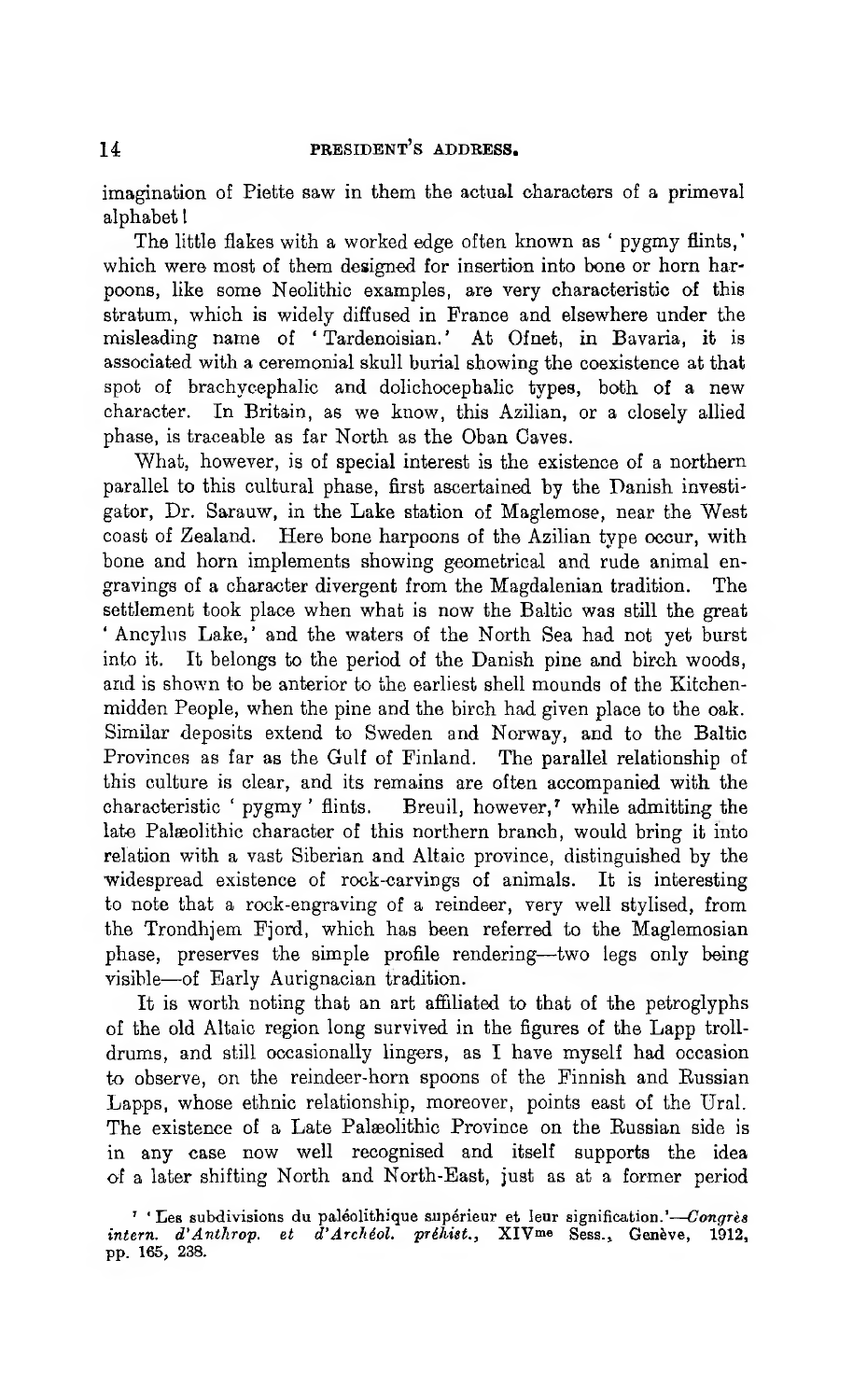it had oscillated in a South-Western direction. All this must be regarded as corroborating the view long ago expressed by Boyd Dawkins<sup>8</sup> that some part of the old Cave race may still be represented by the modem Eskimos. Testut's comparison of the short-statured Magdalenian skeleton from the rock shelter of Chancelade in the Dordogne with that of an Eskimo certainly confirms this conclusion.

On the other hand, the evidence, already referred to, of an extension of the Late Palæolithic culture to a North African zone, including rock-sculptures depicting a series of animals extinct there in the later Age, may be taken to favour the idea of a partial continuation on that side. Some of the early rock-sculptures in the south of the continent, such as the figure of a walking elephant reproduced by Dr. Peringuey, afford the clearest existing parallels to the best Magdalenian examples. There is much, indeed, to be said for the view, of which Sollas is an exponent, that the Bushmen, who at a more recent date entered that region from the North, and whose rock-painting attained such a high level of naturalist art, may themselves be taken as later representatives of the same tradition. In their human figures the resemblances descend even to conventional details, such as we meet with at Cogul and Alpera. Once more, we must never lose sight of the fact that from the Early Aurignacian Period onwards a negroid element in the broadest sense of the word shared in this artistic culture as seen on both sides of the Pyrenees.

At least we now know that Cave Man did not suffer any sudden extinction, though on the European side, partly, perhaps, owing to the new climatic conditions, this culture underwent a marked degeneration. It may well be that, as the osteological evidence seems to imply, some outgrowth of the old Cro-Magnon type actually perpetuated itself in the Dordogne. We have certainly lengthened our knowledge of the Palaeolithic. But in the present state of the evidence it seems better to subscribe to Cartailhac's view that its junction with the Neolithic has not yet been reached. There does not seem to be any real continuity between the culture revealed at Maglemose and that of the immediately superposed Early Neolithic stratum of the shellmounds, which, moreover, as has been already said, evidence a change both in climatic and geological conditions, implying a considerable interval of time.

It is a commonplace of Archaeology that the culture of the Neolithic peoples throughout a large part of Central, Northern, and Western Europe— like the newly domesticated species possessed by them— is Eurasiatic in type. So, too, in Southern Greece and the Ægean World we meet with a form of Neolithic culture which must be essentially regarded as a prolongation of that of Asia Minor.

**8** *Early Man in Britein***, 1880, p. 233** *seqq.*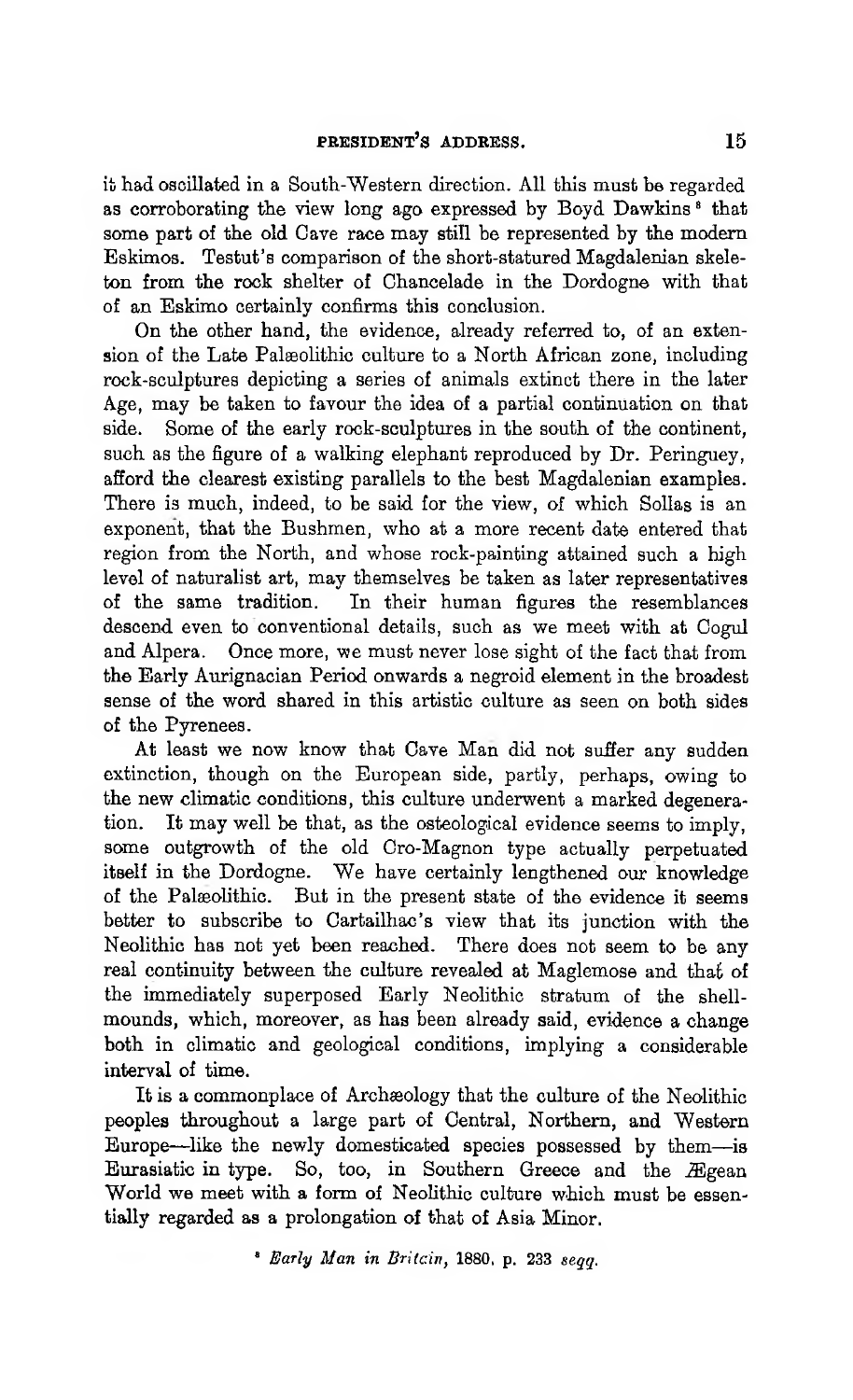It is clear that it is on this Neolithic foundation that our later civilisation immediately stands. But in the constant chain of actions and reactions by which the history of mankind is bound together short of the extinction of all concerned, a hypothesis in this case excluded— it is equally certain that no great human achievement is without its continuous effect. The more we realise the substantial amount of progress of the men of the Late Quaternary Age in arts and crafts and ideas, the more difficult it is to avoid the conclusion that somewhere ' at the back of behind '—it may be by more than one route and on more than one continent, in Asia as well as Africa— actual links of connexion may eventually come to light.

Of the origins of our complex European culture this much at least can be confidently stated: the earliest extraneous sources on which it drew lay respectively in two directions—in the Valley of the Nile on one side and in that of the Euphrates on the other.

Of the high early culture in the lower Euphrates Valley our first real knowledge has been due to the excavations of De Sarzec in the Mounds of Tello, the ancient Lagash. It is now seen that the civilisation that we call Babylonian, and which was hitherto known under its Semitic guise, was really in its main features an inheritance from the earlier Sumerian race— culture in this case once more dominating nationality. Even the laws which Hammurabi traditionally received from the Babylonian Sun God were largely modelled on the reforms enacted a thousand years earlier by his predecessor, Urukagina, and ascribed by him to the inspiration of the City God of Lagash.9 It is hardly necessary to insist on the later indebtedness of our civilisation to this culture in its Semitised shape, as passed on, together with other more purely Semitic elements, to the Mediterranean World through Syria, Canaan, and Phoenicia, or by way of Assyria, and by means of the increasing hold gained on the old Hittite region of Anatolia.

Even beyond the ancient Mesopotamian region which was the focus of these influences, the researches of De Morgan, Gautier, and Lampre, of the French ' Délégation en Perse,' have opened up another independent field, revealing a nascent civilisation equally ancient, of which Elam— the later Susiana— was the centre. Still further afield, moreover— some three hundred miles east of the Caspian— the interesting investigations of the Pumpelly Expedition in the mounds of Anau, near Ashkabad in Southern Turkestan, have brought to light a parallel and related culture. The painted Neolithic sherds of Anau, with their geometrical decoration, similar to contemporary ware of Elam, have suggested wide comparisons with the painted pottery of somewhat later date found in Cappadocia and other parts of Anatolia, as well as in the North Syrian regions. It has, moreover, been reasonably asked

**\* See L. W . King,** *History of Sumer and Akkad,* **p. 184.**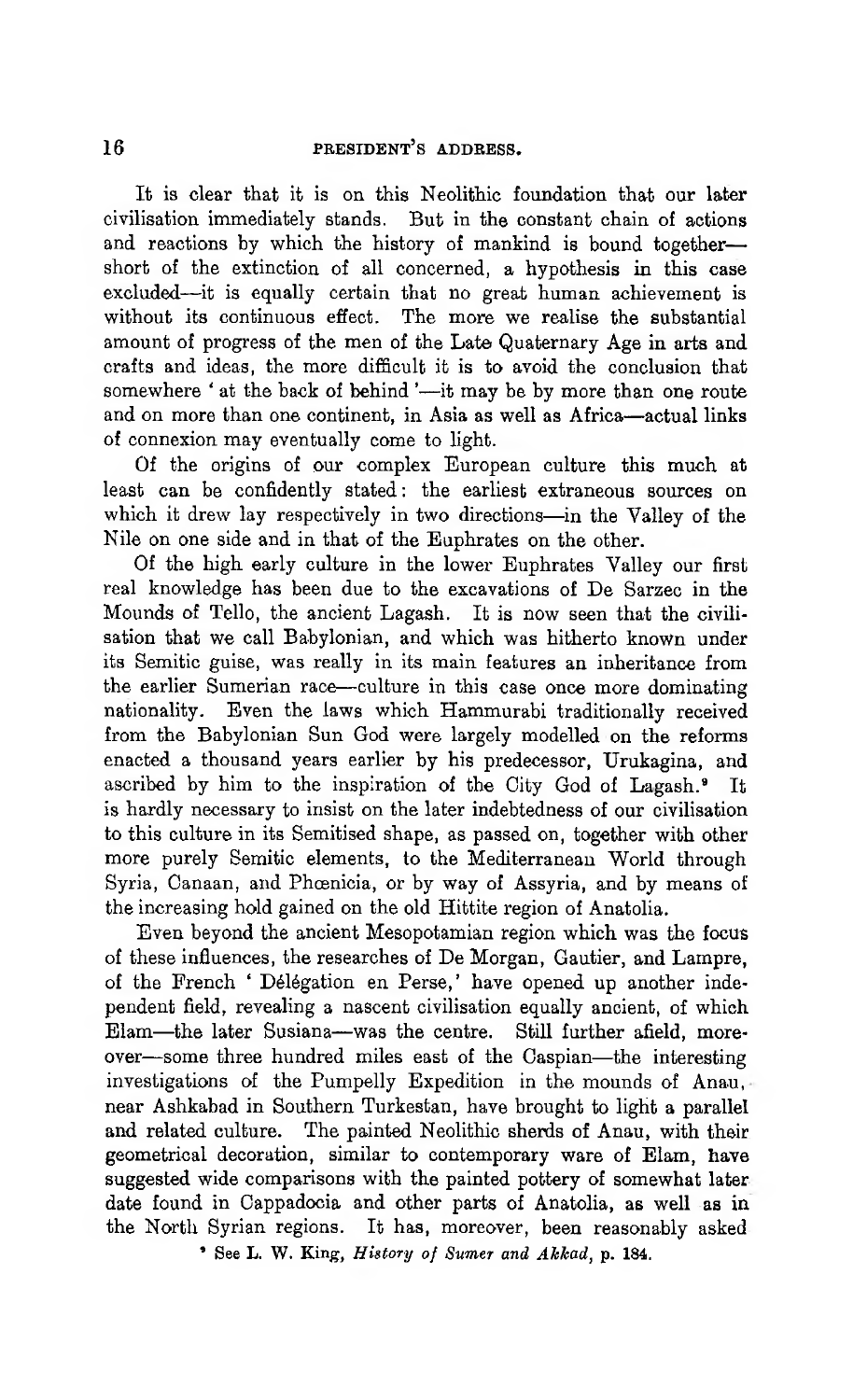whether another class of painted Neolithic fabrics, the traces of which extend across the Steppes of Southern Russia, and, by way of that ancient zone of migration, to the lower Danube and Northern Greece, may not stand in some original relation to the same ancient Province. The new discoveries, however, in the mounds of Elam and Anau have at most a bearing on the primitive phase of culture in parts of South-Eastern Europe that preceded the age when metal was generally in use.

Turning to the Nile Valley we are again confronted with an extraordinary revolution in the whole point of view effected during recent years. Thanks mainly to the methodical researches initiated by Flinders Petrie, we are able to look back beyond the Dynasties to the very beginnings of Egyptian civilisation. Already by the closing phase of the Neolithic and by the days of the first incipient use of metals the indigenous population had attained an extraordinarily high level. If on the one hand it displays Libyan connexions, on the other we already note the evidences of commercial intercourse with the Red Sea; and the constant appearance of large rowing vessels in the figured designs shows that the Nile itself was extensively used for navigation. Flint-working was carried to unrivalled perfection, and special artistic refinement was displayed in the manufacture of vessels of variegated breccia and other stones. The antecedent stages of many Egyptian hieroglyphs are already traceable, and the cult of Egyptian divinities, like Min, was already practised. Whatever ethnic changes may have marked the establishment of Pharaonic rule, here, too, the salient features of the old indigenous culture were taken over by the new régime. This early Dynastic period itself has also received entirely new illustration from the same researches, and the freshness and force of its artistic works in many respects outshine anything produced in the later course of Egyptian history.

The continuity of human tradition as a whole in areas geographically connected like Eurafrica on the one side and Eurasia on the other has been here postulated. Since, as we have seen, the Late Palaeolithic culture was not violently extinguished but shows signs of survival both North and South, we are entitled to trace elements of direct derivation from this source among the inherited acquirements that finally led up to the higher forms of ancient civilisation that arose on the Nile and the Euphrates. In many directions, we may believe, the flaming torch had been carried on by the relay runners.

But what, it may be asked; of Greece itself, where human culture reached its highest pinnacle in the Ancient World and to which we look as the principal source of our own civilisation?

Till within recent years it seemed almost a point of honour for classical scholars to regard Hellenic civilisation as a Wonder-Child,  $1916$  contracts to  $\sim$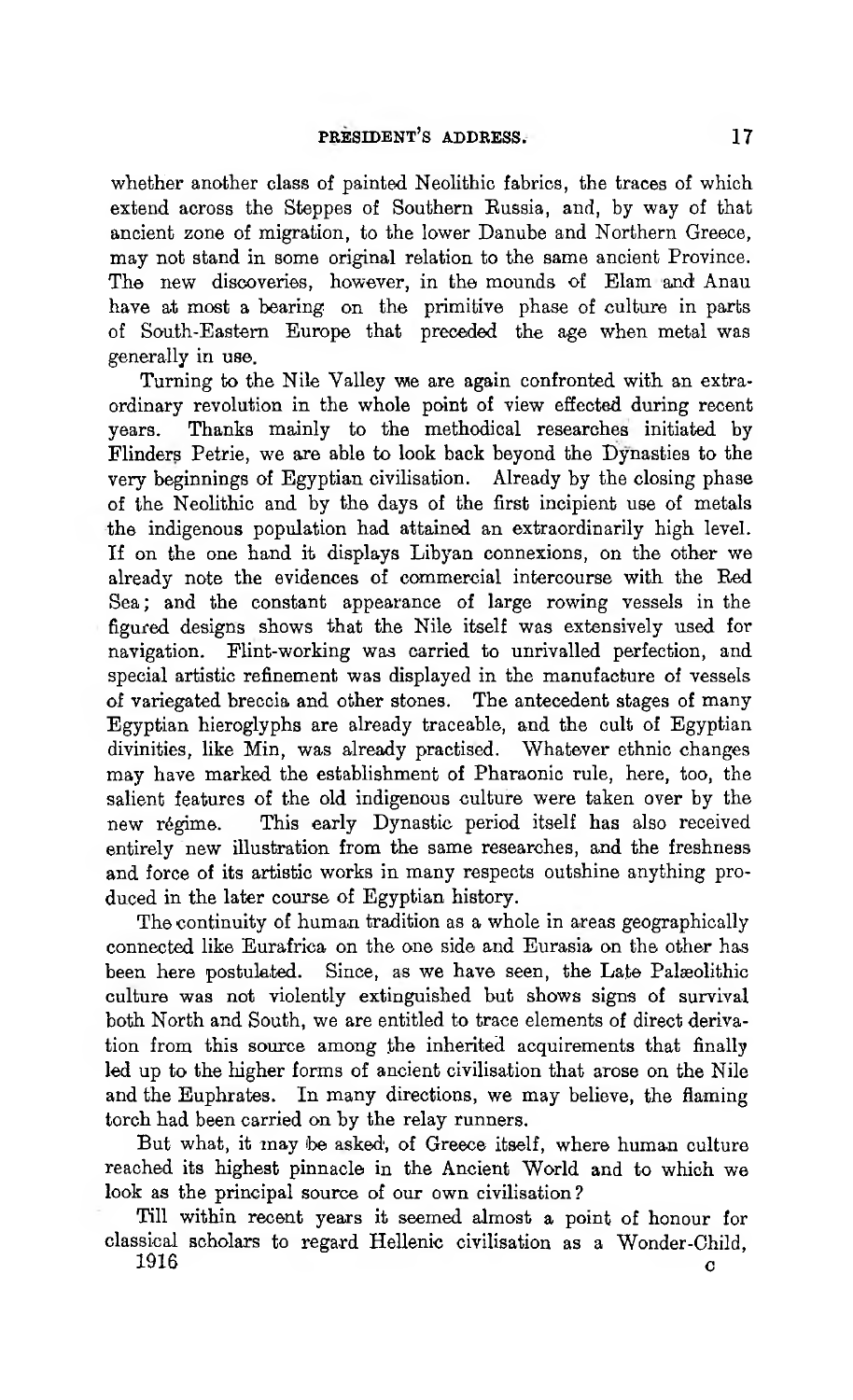sprung, like Athena herself, fully panoplied from the head of Zeus. The indebtedness to Oriental sources was either regarded as comparatively late or confined to such definite borrowings as the alphabet or certain weights and measures. Egypt, on the other hand, at least till Alexandrine times, was looked on as something apart, and it must be said that Egyptologists on their side were only too anxious to preserve their sanctum from profane contact.

A truer perspective has now been opened out. It has been made abundantly clear that the rise of Hellenic civilisation was itself part of a wider economy and can be no longer regarded as an isolated phenomenon. Indirectly, its relation to the greater World and to the ancient centres to the South and East has been now established by its affiliation to the civilisation of prehistoric Crete and by the revelation of the extraordinarily high degree of proficiency that was there attained in almost all departments of human art and industry. That Crete itself—the 'Mid-Sea land,' a kind of halfway house between three continents— should have been the cradle of our European civilisation was, in fact, a logical consequence of its geographical position. An outher of Mainland Greece, almost opposite the mouths of the Nile, primitive intercourse between Crete and the further shores of the Libyan Sea was still further facilitated by favourable winds and currents. In the Eastern direction, on the other hand, island steppingstones brought it into easy communication with the coast of Asia Minor, with which it was actually connected in late geological times.

But the extraneous influences that were here operative from a remote period encountered on the island itself a primitive indigenous culture that had grown up there from immemorial time. In view of some recent geological calculations, such as those of Baron De Geer, who by counting the number of layers of mud in Lake Bagunda has reduced the ice-free period in Sweden to 7,000 years, it will not be superfluous to emphasise the extreme antiquity that seems to be indicated for even the later Neolithic in Crete. The Hill of Knossos, upon which the remains of the brilliant Minoan civilisation have found their most striking revelation, itself resembles in a large part of its composition a great mound or Tell— like those of Mesopotamia or Egypt formed of layer after layer of human deposits. But the remains of the whole of the later Ages represented down to the earliest Minoan period (which itself goes back to a time contemporary with the early Dynasties of Egypt— at a moderate estimate to 3400 **b.c.)** occupy considerably less than a half—19 feet, that is, out of a total of over 45. Such calculations can have only a relative value, but, even if we assume a more rapid accumulation of débris for the Neolithic strata and deduct a third from our calculation, they would still occupy a space of over 3,400 years, giving a total antiquity of some 9,000 years from the present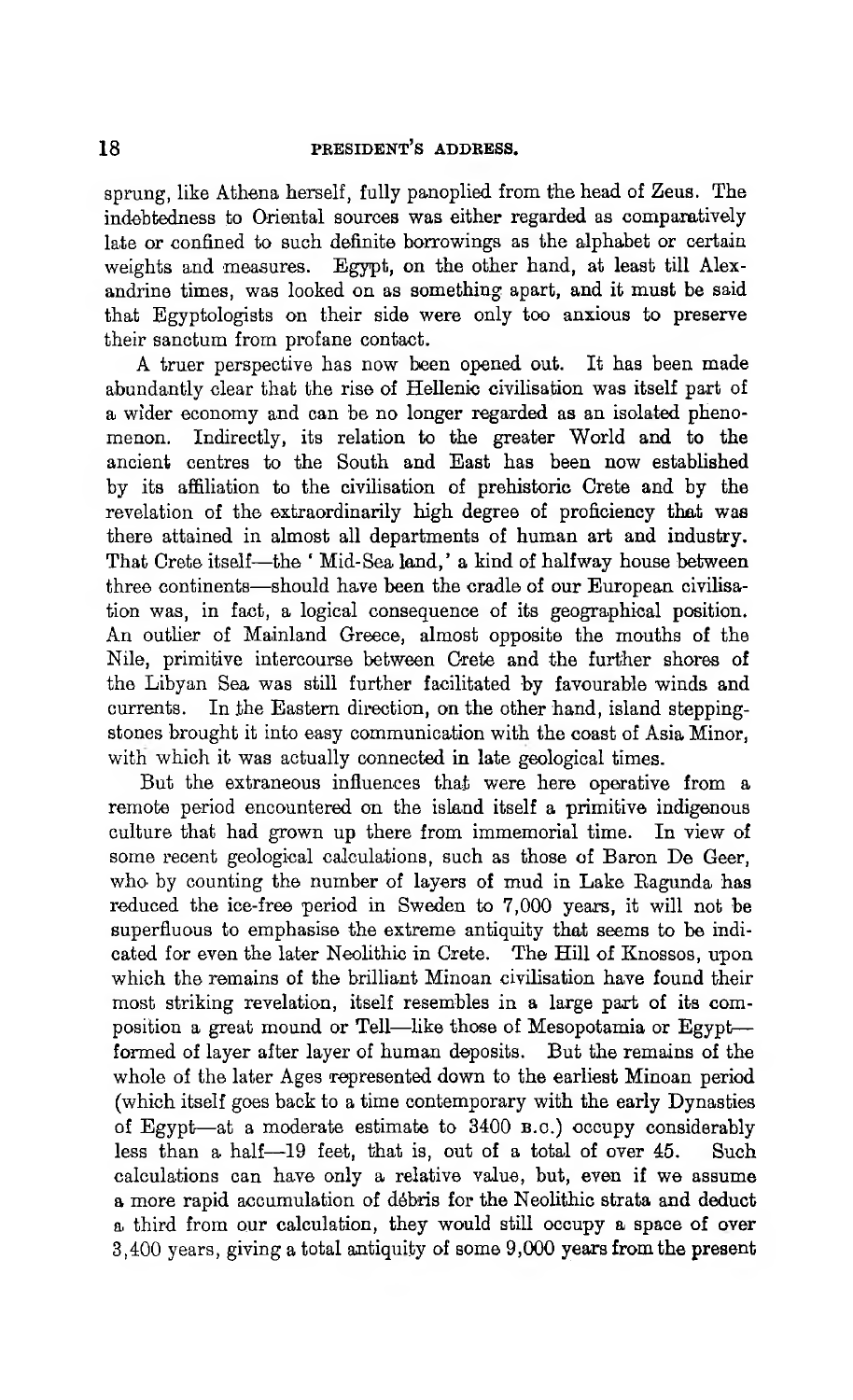time.<sup>10</sup> No Neolithic section in Europe can compare in extent with that of Knossos, which itself can be divided by the character of its contents into an Early, Middle, and Late phase. But its earliest stratum already shows the culture in an advanced stage, with carefully ground and polished axes and finely burnished pottery. The beginnings of Cretan Neolithic must go back to a still more remote antiquity.

The continuous history of the Neolithic Age is carried back at Knossos to an earlier epoch than is represented in. the deposits of its geographically related areas on the Greek and Anatolian side. But sufficient materials for comparison exist to show that the Cretan branch belongs to a vast Province of primitive culture that extended from Southern Greece and the Ægean islands throughout a wide region of Asia Minor and probably still further afield.

An interesting characteristic is the appearance in the Knossian deposits of clay images of squatting female figures of a pronouncedly steatopygous conformation and with hands on the breasts. These in turn fit on to a large family of similar images which recur throughout the above area, though elsewhere they are generally known in their somewhat developed stage, showing a tendency to be translated into stone, and finally— perhaps under extraneous influences both from the North and East— taking a more extended attitude. These clearly stand in a parallel relationship to a whole family of figures with the organs of maternity strongly developed that characterise the Semitic lands and which seem to have spread from there to Sumeria and to the seats of the Anau culture.

At the same time this steatopygous family, which in other parts of the Mediterranean basin ranges from prehistoric Egypt and Malta to the North of Mainland Greece, calls up suggestive reminiscences of the similar images of Aurignacian Man. It is especially interesting to note that in Crete, as in the Anatolian region where these primitive images occur, the worship of a Mother Goddess predominated in later times, generally associated with a divine Child— a worship which later survived in a classical guise and influenced all later religion. Another interesting evidence of the underlying religious community between Crete and Asia Minor is the diffusion in both areas of the cult of the Double Axe. This divine symbol, indeed, or ' Labrys,' became the special emblem of the Palace sanctuary of Knossos itself, which owes to it its traditional name of Labyrinth. I have already called attention to the fact that the absorptive and disseminating power of the Roman Empire brought the cult of a male form of the divinity of the Double Axe to the Roman Wall and to the actual site on which Newcastle stands.

The fact should never be left out of sight that the gifted indigenous

**10 For a fuller statement I must refer to my forthcoming work,** *The Nine Minoan Periods* **(Macmillans), Vol. I. : Neolithic Section.**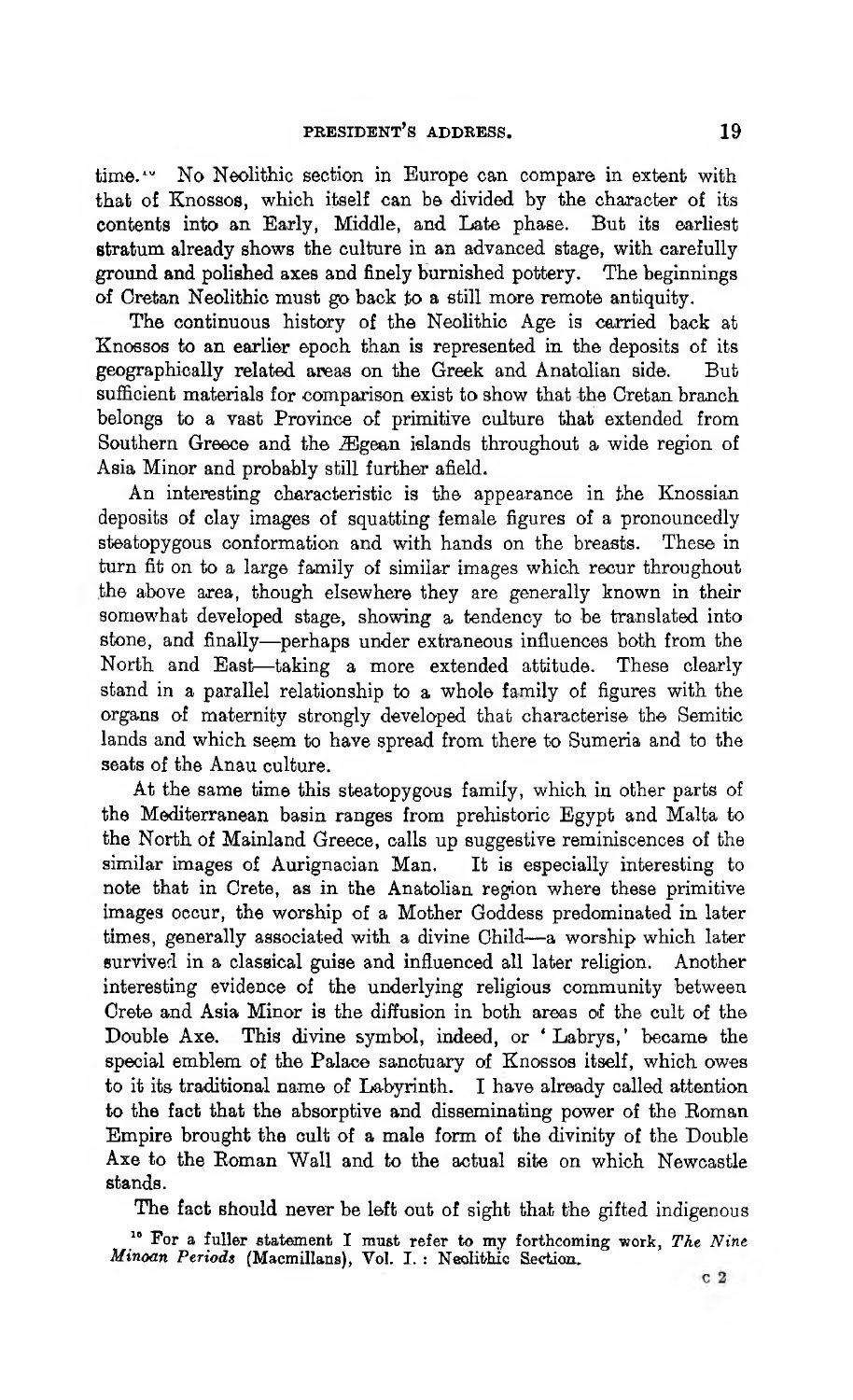stock which in Crete eventually took to itself on one hand and the other so many elements of exotic culture was still deep-rooted in its own. It had, moreover, the advantages of an insular people in taking what it wanted and no more. Thus it was stimulated hy foreign influences hut never dominated by them, and there is nothing here of the servility of Phoenician art. Much as it assimilated, it never lost its independent tradition.

It is interesting to note that the first quickening impulse came to Crete from the Egyptian and not from the Oriental side— the Eastern factor, indeed, is of comparatively late appearance. My own researches have led me to the definite conclusion that cultural influences were already reaching Crete from beyond the Libyan Sea before the beginning of the Egyptian Dynasties. These primitive influences are attested, amongst other evidences, by the forms of stone vessels, by the same aesthetic tradition in the selection of materials distinguished hy their polychromy, by the appearance of certain symbolic signs, and the subjects of shapes and seals which go back to prototypes in use among the ' Old Race ' of the Nile Valley. The impression of a very active agency indeed is so strong that the possibility of some actual immigration into the island of the older Egyptian element, due to the conquests of the first Pharaohs, cannot be excluded.

The continuous influence of Dynastic Egypt from its earliest period onwards is attested both by objects of import and their indigenous imitations, and an actual monument of a Middle Empire Egyptian was found in the Palace Court at Knossos. More surprising still are the cumulative proofs of the reaction of this early Cretan civilisation on Egypt itself, as seen not only in the introduction there of such beautiful Minoan fabrics as the elegant polychrome vases, but in the actual impress observable on Egyptian Art even on its religious side. The Egyptian griffin is fitted with Minoan wings. So, too, on the other side we see the symbols of Egyptian religion impressed into the service of the Cretan Nature Goddess, who in certain respects was partly assimilated with Hathor, the Egyptian Cow-Goddess of the Underworld.

My own most recent investigations have more and more brought home to me the all-pervading community between Minoan Crete and the land of the Pharaohs. When we realise the great indebtedness of the succeeding classical culture of Greece to its Minoan predecessor the full significance of this conclusion will be understood. Ancient Egypt itself can no longer be regarded as something apart from general human history. Its influences are seen to lie about the very cradle of our own civilisation.

The high early culture, the equal rival of that of Egypt and Babylonia, which thus began to take its rise in Crete in the tenth millennium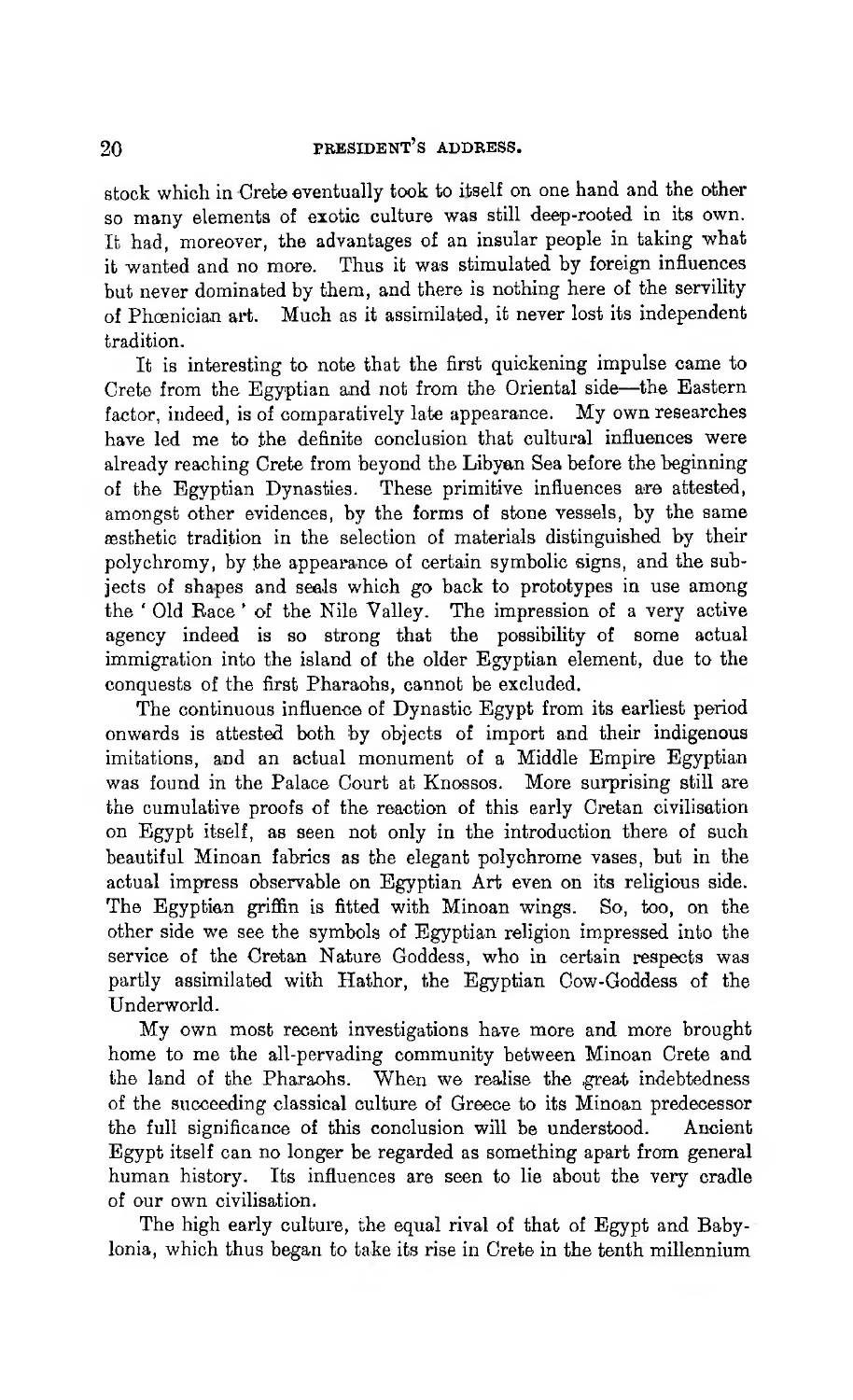before our era, flourished for some two thousand years, eventually dominating the Ægean and a large part of the Mediterranean basin. To the civilisation as a whole I ventured, from the name of the legendary King and law-giver of Crete, to apply the name of ' Minoan,' which has received' general acceptance ; and it has been possible now to divide its course into three Ages— Early, Middle, and Late, answering roughly to the successive Egyptian Kingdoms, and each in turn with a triple subdivision.

It is difficult indeed in a few words to do adequate justice to this earliest of European civilisations. Its achievements are too manifold. The many-storeyed palaces of the Minoan priest-kings- in their great days, by their ingenious planning, their successful combination of the useful with the beautiful and stately, and, last but not least, by their scientific sanitary arrangements, far outdid the similar works, on however vast a scale, of Egyptian or Babylonian builders. What is more, the same skilful and commodious construction recurs in a whole series of private mansions and smaller dwellings throughout the island. Outside ' broad Knossos ' itself, flourishing towns sprang up far and wide on the country sides. New and refined crafts were developed, some of them, like that of the inlaid metal-work, unsurpassed in any age or country. Artistic skill, of course, reached its acme in the great palaces themselves, the corridors, landings, and porticoes of which were decked with wall paintings and high reliefs, showing in the treatment of animal life not only an extraordinary grasp of Nature, but a grandiose power of composition such as the world had never seen before. Such were the great bull-grappling reliefs of the Sea Gate at Knossos and the agonistic scenes of the great Palace hall.

The modernness of much of the life here revealed to us is astonishing. The elaboration of the domestic arrangements, the staircases storey above storey, the front places given to the ladies at shows, their fashionable flounced robes and jackets, the gloves sometimes seen on their hands or hanging from their folding chairs, their very mannerisms as seen on the frescoes, pointing their conversation with animated gestures— how strangely out of place would it all appear in a classical design! Nowhere, not even at Pompeii, have more living pictures of ancient life been called up for us than in the Minoan Palace of Knossos. The touches supplied by its closing scene are singularly dramatic— the little bath-room opening out of the Queen's parlour, with its painted clay bath, the royal draught-board flung down in the court, the vessels for anointing and the oil-jar for their filling ready to hand by the throne of the Priest-King, with the benches of his Consistory round and the sacral griffins on either side. Religion, indeed, entered in at every turn. The palaces were also temples, the tomb a shrine of the Great Mother. It was perhaps owing to the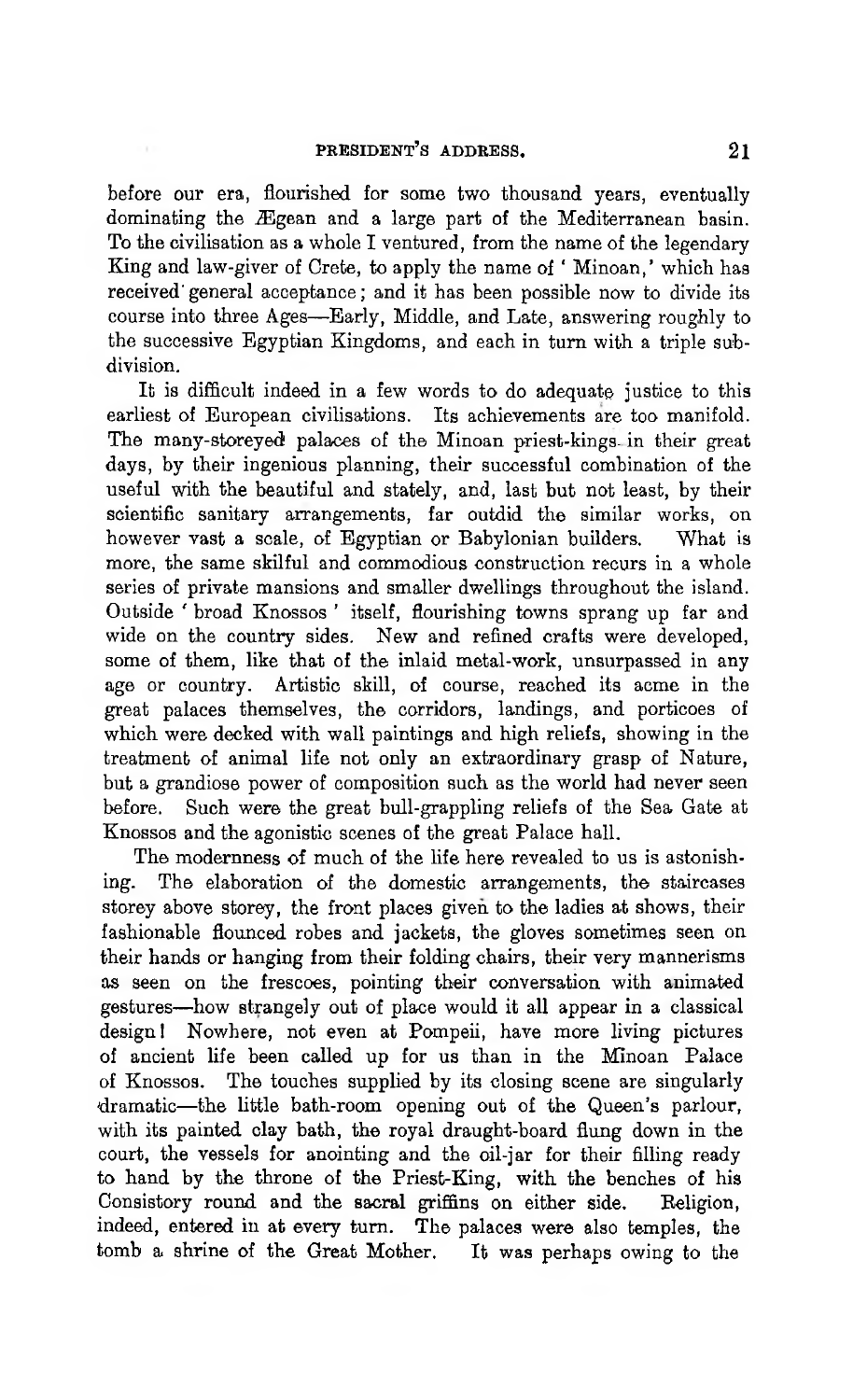religious control of art that among all the Minoan representations now to be numbered by thousands— no single example of indecency has come to light.

A remarkable feature of this Minoan civilisation cannot be passed over. I remember that at the Liverpool Meeting of this Association in 1896— just before the first results of the new discoveries in Crete were known— a distinguished archaeologist took as the subject of an evening lecture ' Man before Writing, ' and, as a striking example of a high culture attained by 'Analfabeti,' singled out that of Mycena-a late offshoot, as we know now, from Minoan Crete. To such a conclusion, based on negative evidence, I confess I could never subscribe— for had not even the people of the Reindeer Age attained to a considerable proficiency in expression by means of symbolic signs ? To-day we are able to trace the gradual evolution on Cretan soil of a complete system of writing from its earliest pictographic shape, through a conventionalised hieroglyphic to a linear stage of great perfection. In addition to inscribed sealings and other records some two thousand clay tablets have now come to light, mostly inventories or contracts; for though the script itself is still undeciphered the pictorial figures that often appear on these documents supply a valuable clue to their contents. The numeration also is clear, with figures representing sums up to 10,000. The inscribed sealings, signed, counter-marked, and counter-signed by controlling officials, give a high idea of the elaborate machinery of Government and Administration under the Minoan rulers.

The minutely organised legal conditions to which this points confirm the later traditions of Minos, the great law-giver of prehistoric Crete, who, like Hammurabi and Moses, was said to have received the law from the God of the Sacred Mountain. The clay tablets themselves were certainly due to Oriental influences, which make themselves perceptible in Crete at the beginning of the Late Minoan Age, and may have been partly resultant from the reflex action of Minoan colonisation in Cyprus. From this time onwards Eastern elements are more and more traceable in Cretan culture, and are evidenced by such phenomena as the introduction of chariots— themselves perhaps more remotely of Aryan-Iranian derivation— and by the occasional use of cylinder seals.

Simultaneously with its Eastern expansion, which affected the coast of Phoenicia and Palestine as well as Cyprus, Minoan civilisation now took firm hold of Mainland Greece, while traces of its direct influence are found in the West Mediterranean basin— in Sicily, the Balearic Islands, and Spain. At the time of the actual Conquest and during the immediately succeeding period the civilisation that appears at My cense and Tiryns, at Thebes and Orchomenos, and at other centres of Mainland Greece, though it seems to have brought with it some already assimilated Anatolian elements, is still in the broadest sense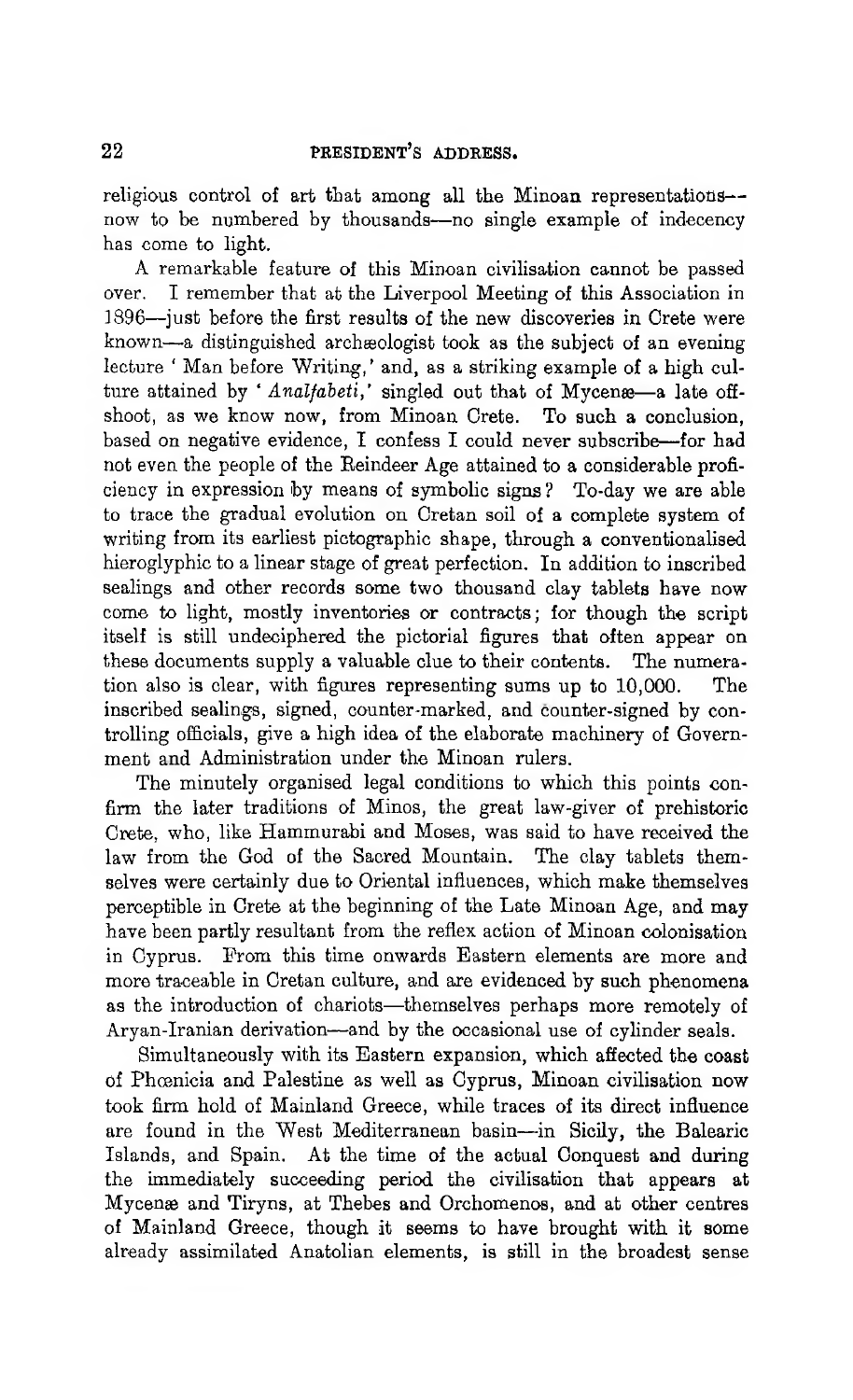Minoan. It is only at a later stage that a more provincial offshoot came into being to which the name Mycenæan can be properly applied. But it is clear that some vanguard at least of the Aryan Greek immigrants came into contact with this high Minoan culture at a time when it was still in its most flourishing condition. The evidence of Homer itself is conclusive. Arms and armour described in the poems are those of the Minoan prime, the fabled shield of Achilles, like that of Herakles described by Hesiod, with its elaborate scenes and variegated metal-work, reflects the masterpieces of Minoan craftsmen in the full vigour of their art; the very episodes of epic combat receive their best illustration on the signets of the great days of Mycenæ. Even the lyre to which the minstrel sang was a Minoan invention. Or, if we turn to the side of religion, the Greek temple seems to have sprung from a Minoan hall, its earliest pediment schemes are adaptations from the Minoan tympanum— such as we see in the Lions' Gate—the most archaic figures of the Hellenic Goddesses, like the Spartan Orthia, have the attributes and' attendant animals of the great Minoan Mother.

Some elements of the old culture were taken over on the soil of Hellas. Others which had been crushed out in their old centres survived in the more Eastern shores and islands formerly dominated by Minoan civilisation, and were carried back by Phoenician or Ionian intermediaries to their old homes. In spite of the overthrow which about the twelfth century before our era fell on the old Minoan dominion and the onrush of the new conquerors from the North, much of the old tradition still survived to form the base for the fabric of the later civilisation of Greece. Once more, through the darkness, the lighted torch was carried on, the first glimmering flame of which had been painfully kindled by the old Cave dwellers in that earlier Palseolithic World.

The Eoman Empire, which in turn appropriated the heritage that Greece had received from Minoan Crete, placed civilisation on a broader basis by welding together heterogeneous ingredients and promoting a cosmopolitan ideal. If even the primeval culture of the Beindeer Age embraced more than one race and absorbed extraneous elements from many sides, how much more is that the case with our own which grew out of the Greco-Boman ! Civilisation in its higher form to-day, though highly complex, forms essentially a unitary mass. It has no longer to be sought out in separate luminous centres, shining like planets through the surrounding night. Still less is it the property of one privileged country or people. Many as are the tongues of mortal men, its votaries, like the Immortals, speak a single language. Throughout the whole vast area illumined by its quickening rays, its workers are interdependent, and pledged to a common cause.

We, indeed, who are met here to-day to promote in a special way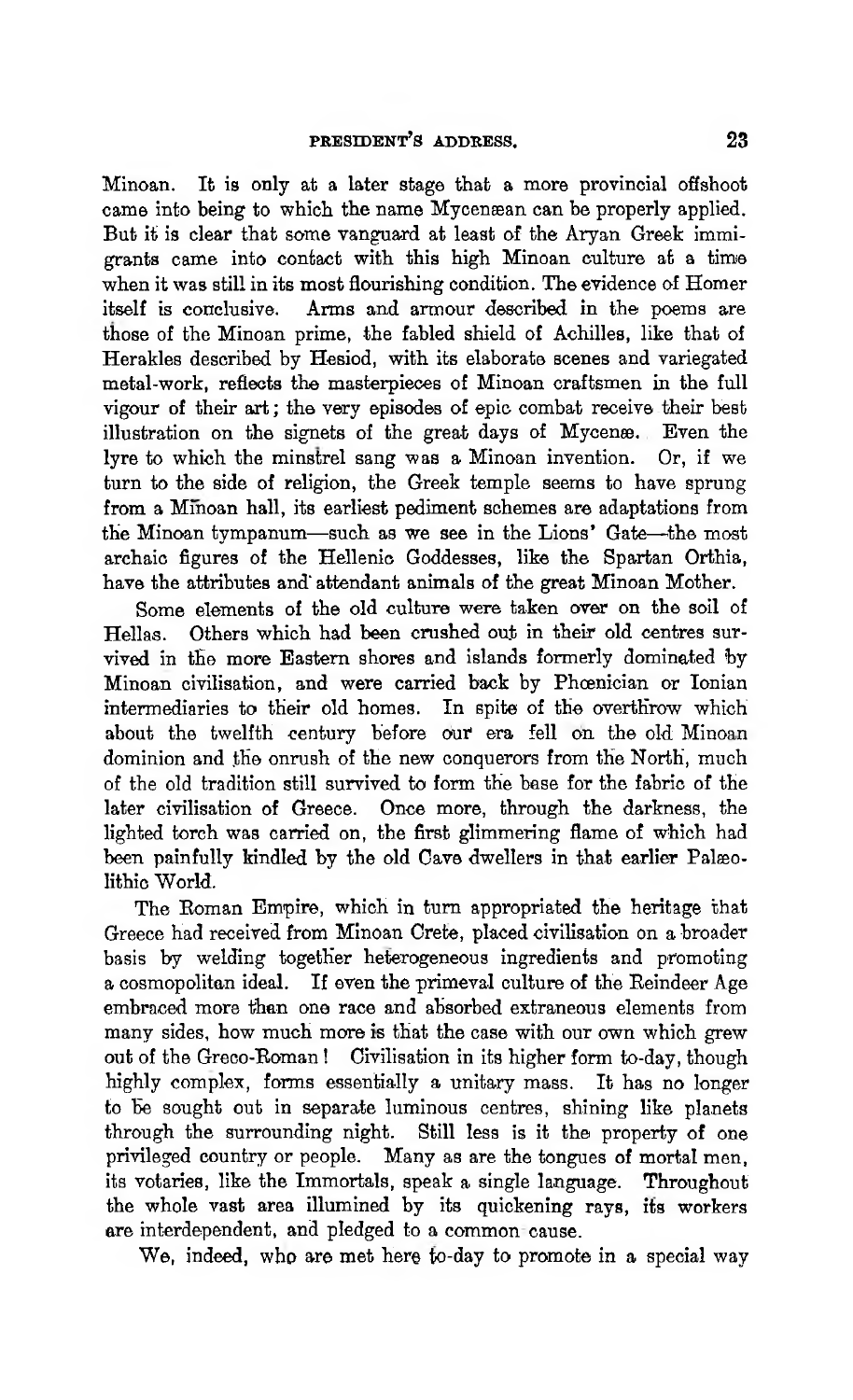the Cause of Truth and Knowledge, have never had a more austere duty set before us. I know that our ranks are thinned. How many of those who would otherwise be engaged in progressive research have been called away for their country's service! How many who could least be spared were called to return no more ! Scientific intercourse is broken, and its cosmopolitan character is obscured hy the death struggle in which whole Continents are locked. The concentration, moreover, of the Nation and of its Government on immediate ends has distracted it from the urgent reforms called for by the very evils that are the root cause of many of the greatest difficulties it has had to overcome. It is a lamentable fact that beyond any nation of the West the bulk of our people remains sunk not in comparative ignorance only— for that is less difficult to overcome—hut in intellectual apathy. The dull incuria of the parents is reflected in the children, and the desire for the acquirement of knowledge in our schools and colleges is appreciably less than elsewhere. So, too, with the scientific side of education, it is not so much the actual amount of Science taught that is in question— insufficient as that is— as the instillation of the scientific spirit itself—the perception of method, the sacred thirst for investigation.

But can we yet despair of the educational future of a people that has risen to the full height of the great emergency with which they were confronted? Can we doubt that, out of the crucible of fiery trial, a New England is already in the moulding?

We must all bow before the hard necessity of the moment. Of much we cannot judge. Great patience is demanded. But let us, who still have the opportunity of doing so, at least prepare for the even more serious struggle that must ensue against the enemy in our midst, that gnaws our vitals. We have to deal with ignorance, apathy, the non-scientific mental attitude, the absorption of popular interest in sports and amusements.

And what, meanwhile, is the attitude of those in power— of our Government, still more of our permanent officials ? A cheap epigram is worn threadbare in order to justify the ingrained distrust of expert, in other words of scientific, advice on the part of our public offices. We hear, indeed, of ' Commissions' and ' Enquiries,' but the inveterate attitude of our rulers towards the higher interests that we are here to promote is too clearly shown by a single episode. It is those higher interests that are the first to be thrown to the wolves. All are agreed that special treasures should be stored in positions of safety, but at a time when it might have been thought desirable to keep open every avenue of popular instruction and of intelligent diversion, the galleries of our National Museum at Bloomsbury were entirely closed for the sake of the paltriest saving— three minutes, it was calculated— of the cost of the